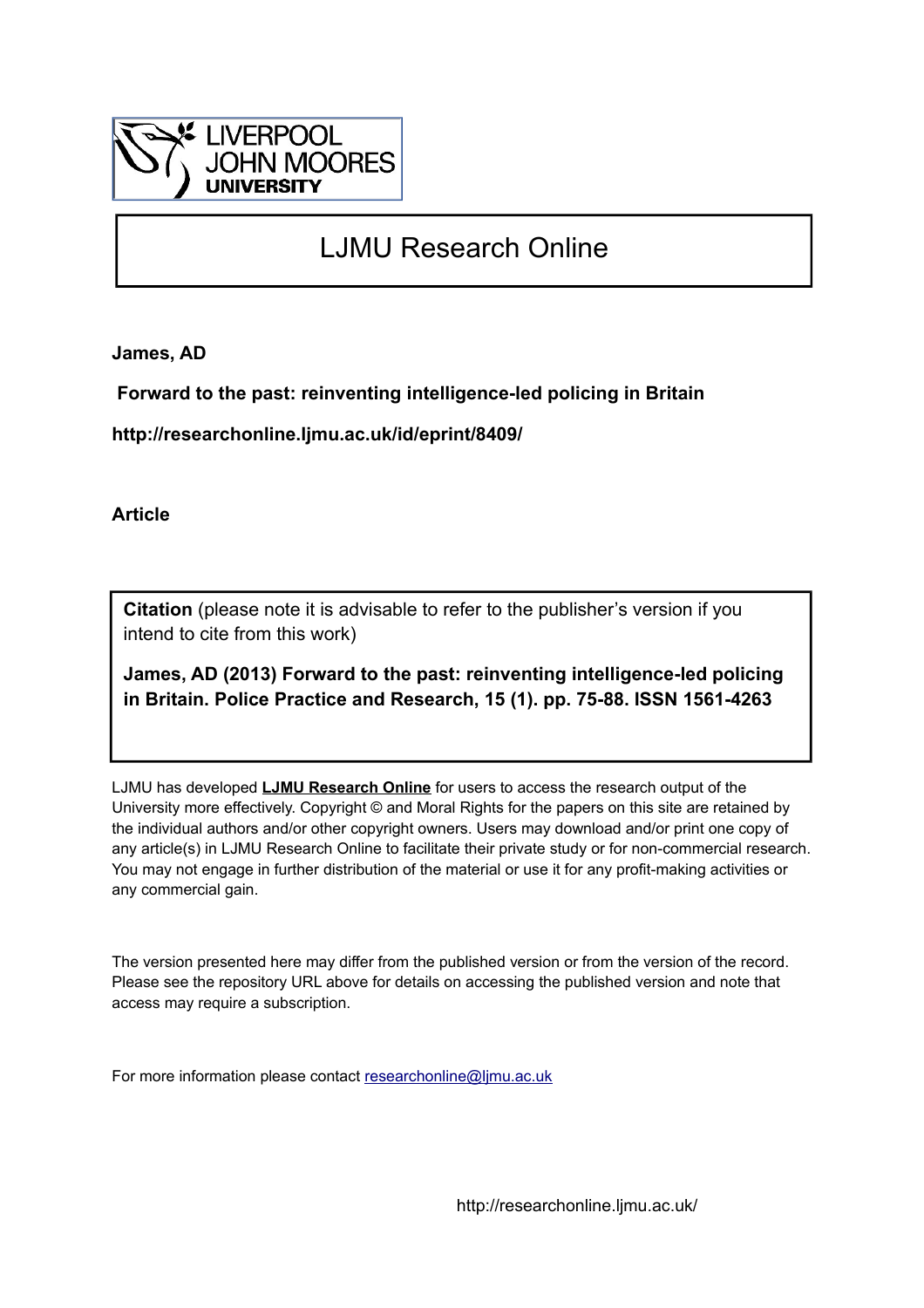#### **Forward to the Past: reinventing intelligence led policing in Britain**

On appointment to the most prominent and influential post in British policing, the new Commissioner of the Metropolitan Police, Bernard Hogan-Howe, spoke plainly about his strategy for policing England's capital city. Focusing on the business of policing as crime control, he declared that he would employ a 'Total Policing' strategy in London (hereinafter referred to as TP) to ensure that criminals were tackled 'decisively and directly' on the basis of 'accurate and reliable local intelligence' (Metropolitan Police, 2011: 1). His words seemed to signal a new commitment to proactivity and intelligence work in British policing.

In this paper, drawing on primary research in the form of interviews with serving police officers and staff, archival and other secondary documentary material, and reflections on my own police career,<sup>1</sup> I examine Hogan-Howe's strategy within a wider discussion of the purpose of policing and of other putatively revolutionary policing strategies adopted by the police in the modern era. 2 I focus on one of the most influential of those strategies, intelligence-led policing (ILP) because as the reader will see, TP and ILP share the same epistemological roots. As a label attached to a diverse variety of intelligence-led strategies, ILP has spread around the globe and become (at least at the level of rhetoric) embedded in the policing systems of many nation states.

Intelligence-led practice in public policing is much older than commonly believed. Indeed, ILP is as old as the UK police service itself. Ironically, even though ILP strategies have gone on to find favour in many nations, they never really have had the impact on mainstream policing in the UK that some would have us believe. Given the rhetoric of revolution and reform that has accompanied the announcement of ILPinspired initiatives across the developed world (only for them, over time, to fade from the collective consciousness without seriously challenging the dominant reactive policing paradigm) one is entitled to question the extent to which its most recent iteration, TP, provides a template for meaningful reform of modern police agencies.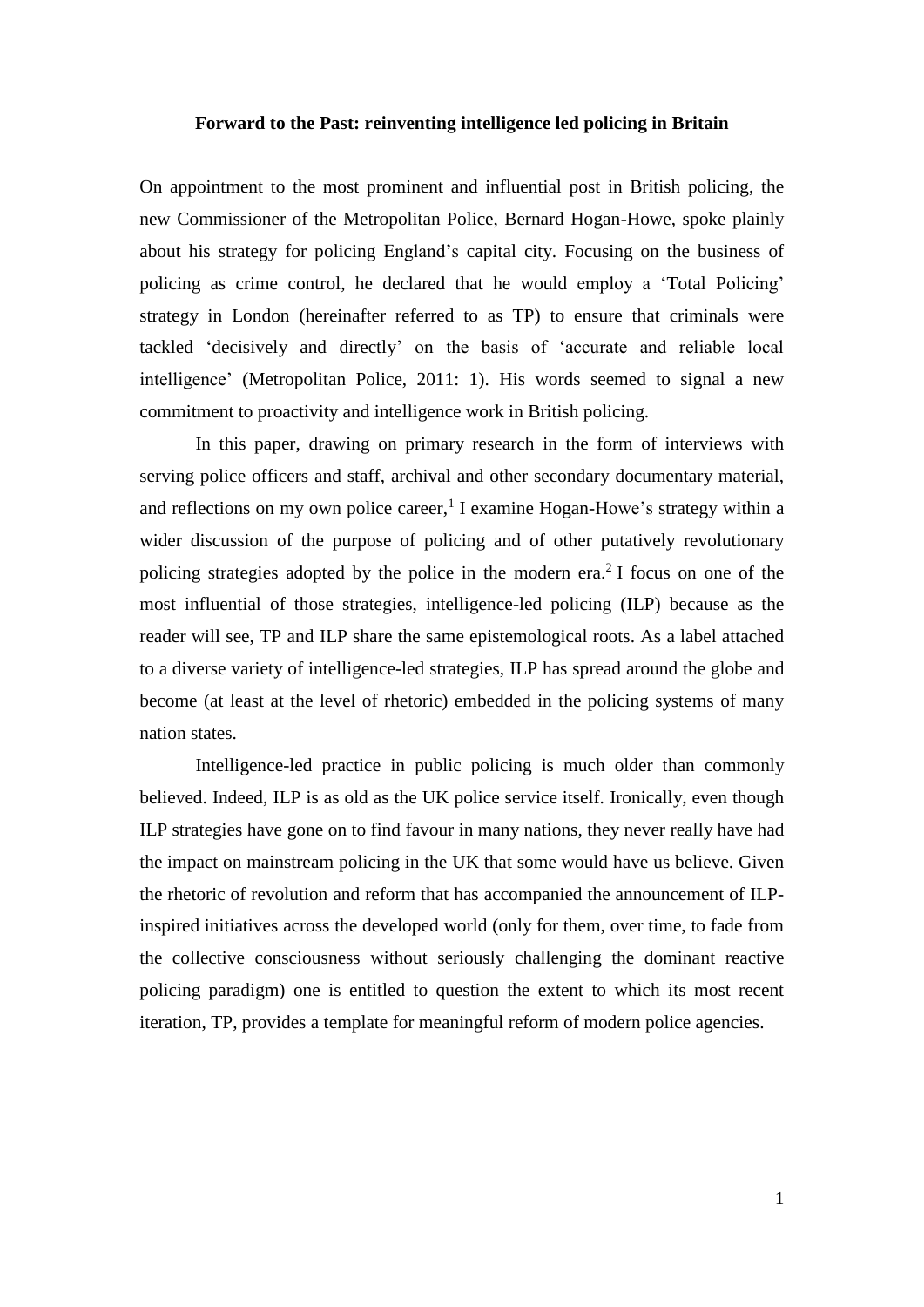### **The Purpose of Policing**

Arguments about the duties and responsibilities of the public police inevitably lead to a debate which has never, and probably will never, be settled; the true purpose of policing. Summarising the nuances and complexities of the argument is no easy task but, perhaps crudely put, opinions broadly divide themselves into two ideological camps to which the labels *force* and *service* have been attached.

Despite consistent and credible research evidence to the contrary, those in the force camp (including much of the popular media and many of the police themselves) express a rather traditional view that the true purpose of the police is crime fighting (see for example Reith, 1956). Whilst advocates of the service approach, argue that beyond the populist rhetoric, most police work does not involve crime or any kind of law enforcement activity. Instead, the police deliver a wide range of services that involve 'something that ought not to be happening and about which someone had better do something now!' (Bittner, 2005: 161).

The UK police service's own perspective on its role seems to swing between the two poles of service and force according to shifts in the philosophies and ideals of its ruling elites. However, those have not always been clear to observers because, covertly, senior commanders have employed strategies that they publicly have disavowed; the outward packaging of policing has not always described the contents entirely accurately. For example, in the early years of Britain's new police, commanders went to great pains to argue that their investigative options were limited by the need to dispel the notion that the police represented 'continental despotism' in the form of 'standing armies, police spies, lettres de cachet and Bastilles' (Ignatieff,  $1975: 26$ .<sup>3</sup>

From the outset, they claimed to prioritise the prevention of crime over its detection so as to secure public consent for what were highly contentious policing arrangements. In fact, plain clothes officers were employed on proactive operations from the very earliest days of the public police (*The Times*, 1830 November 11<sup>th</sup> cited in Rawlings, 2002). Just four years after the establishment of the new police, its Commissioners admitted that in the investigation of robbery, 'We have found it better done by persons in plain clothes, who were not thus known to the thieves, both in preventing them and in catching them *when they have been going in'* (emphasis added) (UK Parliamentary Papers, 1833: vol. XII, pages 407).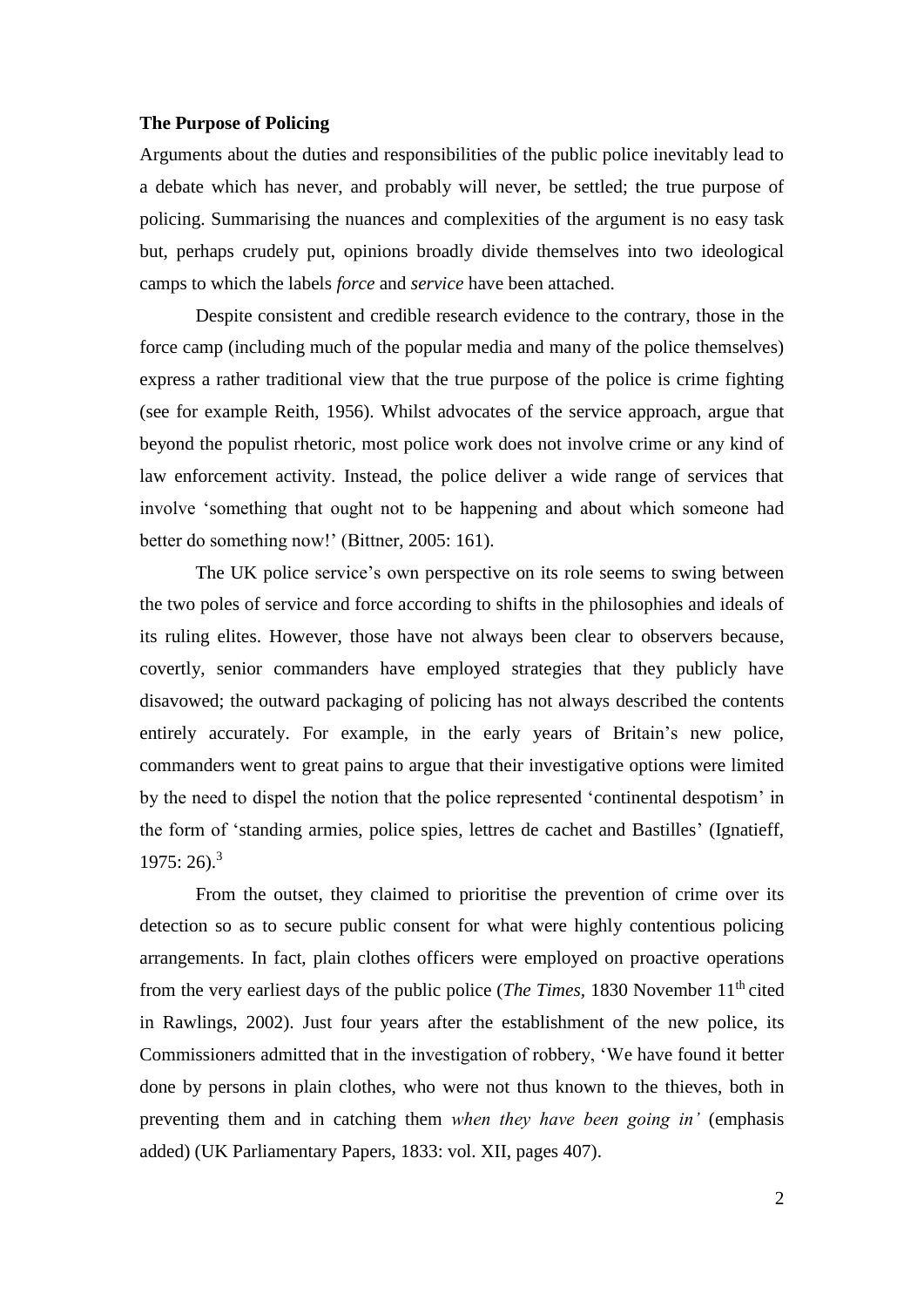In the modern era, with the existence of the public police accepted as a simple fact of life, commanders have been freer to experiment with alternative strategies. Across the developed world, police chiefs have enthusiastically embraced innovative strategies that promised improvements in the operational performance of their forces beyond those that could be realised by the reactive paradigm alone (see for example Tilley (2008) on the subjects of problem-oriented, problem solving and proactive policing). However, researchers have questioned whether these 'new' approaches represent real change or simply serve to reinforce the traditional control elements of the rational-legal, bureaucratic, police organisational model (see for example Weisburd et al, 2006 for analysis of developments in policing in the United States and Gill, 2000 for a British perspective).

Notwithstanding that scholarly criticism, it should be no surprise that time and again, commanders and policymakers have launched such initiatives with optimistic messages emphasising the police's crime-fighting capabilities and highlighting the organisational and personal vigour with which they would be pursued (see for example; Bratton (1998) for a police perspective on what popularly, though arguably pejoratively, has come to be known as the zero-tolerance policing strategy employed in New York City; and Flood (2003) for an explanation of the UK law-enforcement community's hopes for the National Intelligence Model (NIM), which to many represented the apotheosis of ILP).

Taking visible and decisive action against offenders and, perhaps more importantly being seen to take such action, has proved popular both with communities and with the police's political masters. There usually is an enthusiastic audience for such pronouncements; not least within the ranks of the service itself where 'thieftaking and 'locking up the bad guys' is perceived as central to the policing mission. Even when voices within the British police service (perhaps most famously, that of John Alderson, chief constable of the Devon and Cornwall force 1973-1982) have argued for less legalistic approaches that recognise that crime as a phenomenon 'arises in part from behaviour but is also created by rules' (Alderson, 1979: 5), their messages have been contested by other insiders and rarely have been popular with those on the policing 'front line' (Reiner, 2010).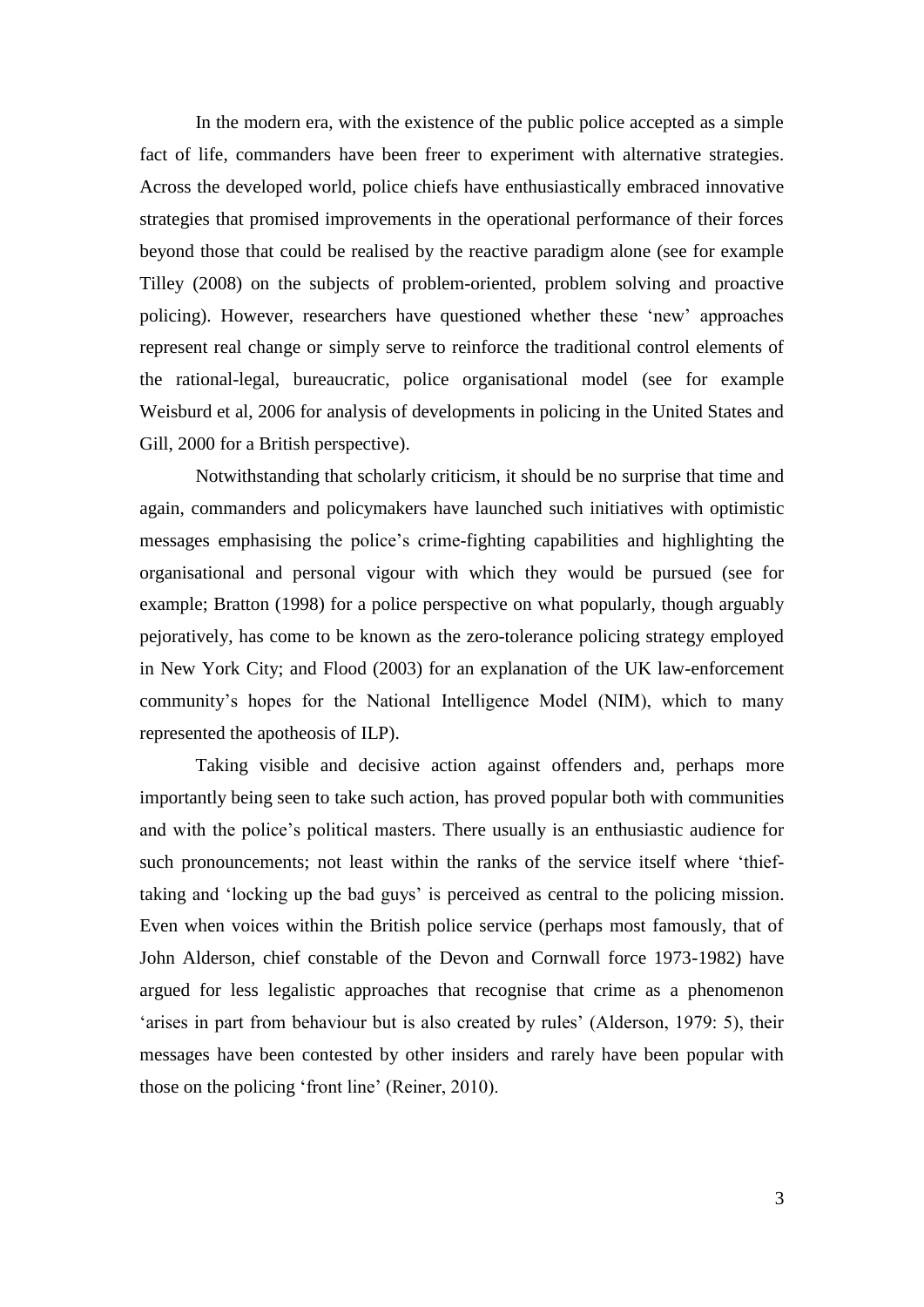## **Total Policing**

The arrival in Britain of a, much trailed, age of austerity in the public services has served to bring crime-fighting and police performance (subjects that have occupied successive UK governments since the mid-1970s) into even sharper focus. Against that background, the police's much criticised response to the riots that broke out across Britain in the summer of 201, 4 caused some to question whether elements of the service, particularly the Metropolitan Police, were fit for purpose (see for example, Pilkington, 2011).

The resignation or retirement of a significant proportion of the Metropolitan Police's command team in the same period cannot be attributed to the fallout from that disorder. Of far greater consequence was media and public concern over the influence of the News International Corporation on the police (see for example Casciani, 2012: 1). <sup>5</sup> However, both issues are significant in the context of this discussion because together, they stimulated an appetite for change that first was reflected in the choice of that command team's replacements and then in the repackaging and rebranding of police services in London by that new team, under the banner of TP. TP may be viewed as a rational response to the pressure on the force from its political masters in this age of austerity, to deliver more with less but it seems to me that it is also about doing things and being seen to do things differently, and in the process drawing a line under the recent past.

It is worth assessing the extent to which, beyond the banner headline, TP differs from any other kind of mainstream policing practised around the world. Innes explored the idea of TP in his 2003 book *Understanding Social Control*. For Innes, TP was analogous to the Dutch 'total football' of the 1970s, in which players were expected to adapt to situations as circumstances unfolded, rather than having their responsibilities throughout the game defined by the position for which they originally were selected (Innes, 2003). The term was popularised by Hogan-Howe whilst chief constable of the Merseyside Police and was common currency by the time he left the force in 2009 (Merseyside Police, 2009). In Merseyside, it was claimed that TP recognised the value of a single service approach in which all the component parts of the force worked together to deliver its strategic aims. The force was, in effect, one team contributing to the plan set out by its leaders (Merseyside Police, 2009).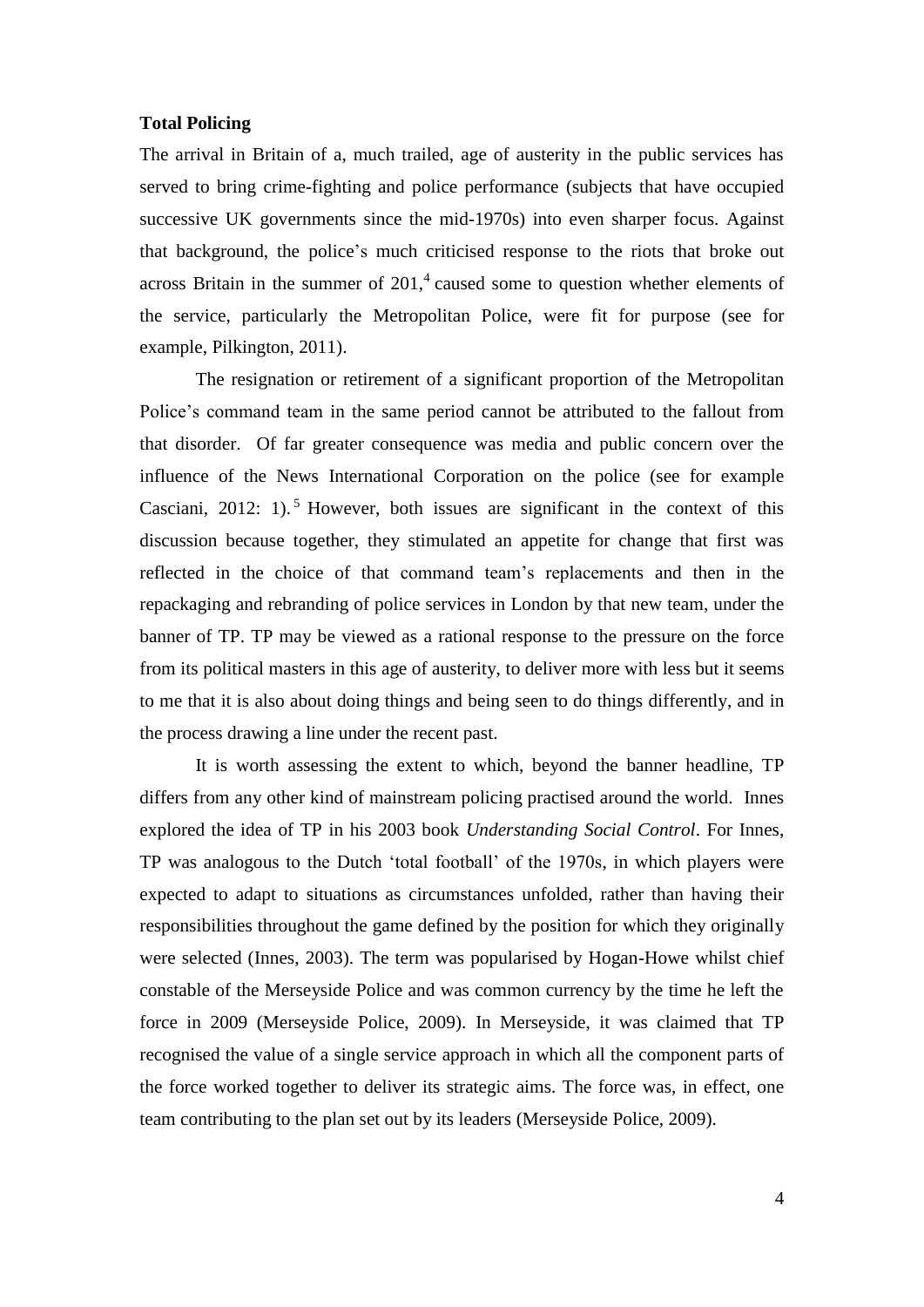However, Innes (2012) has questioned whether some of the changes that Hogan-Howe has made in London (such as re-designating Operation Trident as anti 'gangs' squad). Thus breaking that long-standing and explicit connection with London's black communities) are consistent with the broader philosophy of policing that he has advanced, and whether they can deliver the kind of policing that Hogan-Howe says that he wants.<sup>6</sup> Notwithstanding that apparent confusion, other factors largely beyond Hogan-Howe's control (which include the increasing specialisation of the British police in the modern era and the fiscal pressures on the public services) have the potential to frustrate the Commissioner's plans and to prevent the reform of mainstream policing in the way that he would hope (Innes, 2012).

Hogan-Howe (2011: 15) has talked about a 'total war on crime… to keep the criminals on the back foot and support the good people'. A feature of the strategy was that every calendar month the force would come together in a single mission to make 'a massive impact' (Hogan-Howe: 2011: 15). One such mission was carried out on 24th November 2011 when the Commissioner's rhetoric was made very real for many individuals in London. Some 4,000 of his officers and staff carried out *Operation Hawk* (Metropolitan Police, 2011: 1). Raids on properties in every one of the 32 London boroughs resulted in more than 300 arrests, the seizure of 40 weapons and the closure of 14 drugs houses (Metropolitan Police, 2011).

Symbolically, the Commissioner took a prominent role in proceedings and he was joined 'in theatre' by London's Mayor Boris Johnson who matched the Commissioner's rhetoric with his own warning to criminals to 'Beware - we're stepping up a gear to crack down on the drug dealers, burglars and thieves that make our [*sic*] lives a misery' (BBC, 2011: 1). That momentum was maintained when *Operation Hawk* was quickly followed by *Operation Big Wing* which focused on combating robbery, burglary and domestic violence in London and further operations of that kind have followed. 7

These TP operations should not be judged solely by their headline results. Arguably, they demonstrate a unity of purpose that the past summer's riots suggested was lacking in London's police. In that context, they were at least an attempt to regain the force's legitimacy in the face of criticism from the public, its political masters and even from some of its own members. Also, they were symbolic in that (in a phrase much loved by police commanders in the modern era) they 'sent a message' to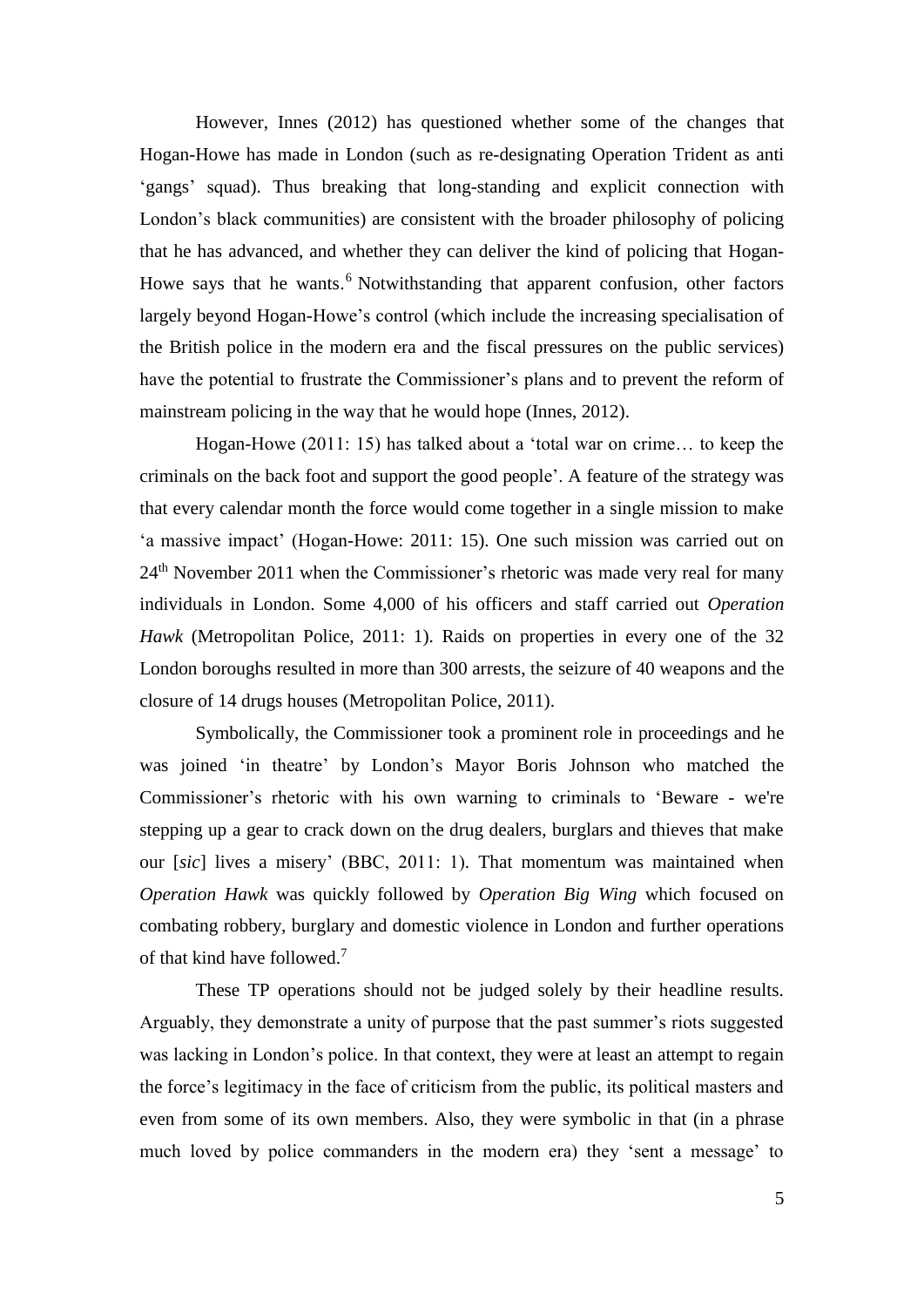criminals in London that under the new Commissioner, the police were back in business with the organisational will, the capacity, and the capability to fight crime in the capital.

In the wake of that first operation, Hogan-Howe gave more details of his plans. In his view, TP requires the delivery of consistent, effective and highly visible policing, which will be achieved by putting 'fear into criminals, build[ing] trust with the public… doing everything we can that is legal' (Hogan-Howe, 2011: 15). The similarities between the messages promulgated by the Commissioner and by leading advocates of ILP in Britain, such as former Deputy Assistant Commissioner (now Professor) John Grieve and Sir David Phillips the former president of the Association of Chief Police Officers, are stark. In what essentially was a 'call to arms' addressed to the detective force, Grieve (2008), encouraged his staff to be 'lawfully audacious' in combating crime. Whilst, Phillips was a committed advocate of the single service approach throughout his career (see for example Phillips, 2008).

Certainly, there are elements of different stratagems in TP. There is some acknowledgment of the value of problem oriented policing and also an emphasis on communities and localism. However, there can be little doubt that the single service approach envisaged, which is intended to unite the whole force; detectives and uniforms; specialists and generalists; police officers and support staff, in a single mission, locates the plan firmly in the ILP milieu.

# **Intelligence-Led Policing in Britain**

There is little in TP, at least in spirit, to distinguish it from the innovative strategies that were alluded to at the beginning of this paper or that were introduced (albeit in a very limited way) by Hogan-Howe's predecessor Sir Robert Mark, in the 1970s (see Mark, 1978). Nor do they differ very much from the strategies that were endorsed almost two decades ago by the Audit Commission (1993), and advanced in the UK by the Kent force in the 1990s (see Flood, 2003). In each case, the intention was that the energies of the organisation would be harnessed together in the cause of a single mission; crime reduction. Similarly, accurate and timely intelligence was considered essential to the mission's success. One of Hogan-Howe's predecessors, who also championed intelligence, Sir John Stevens (2001), argued that in formulating strategy, commanders should focus on their relations with communities because that was where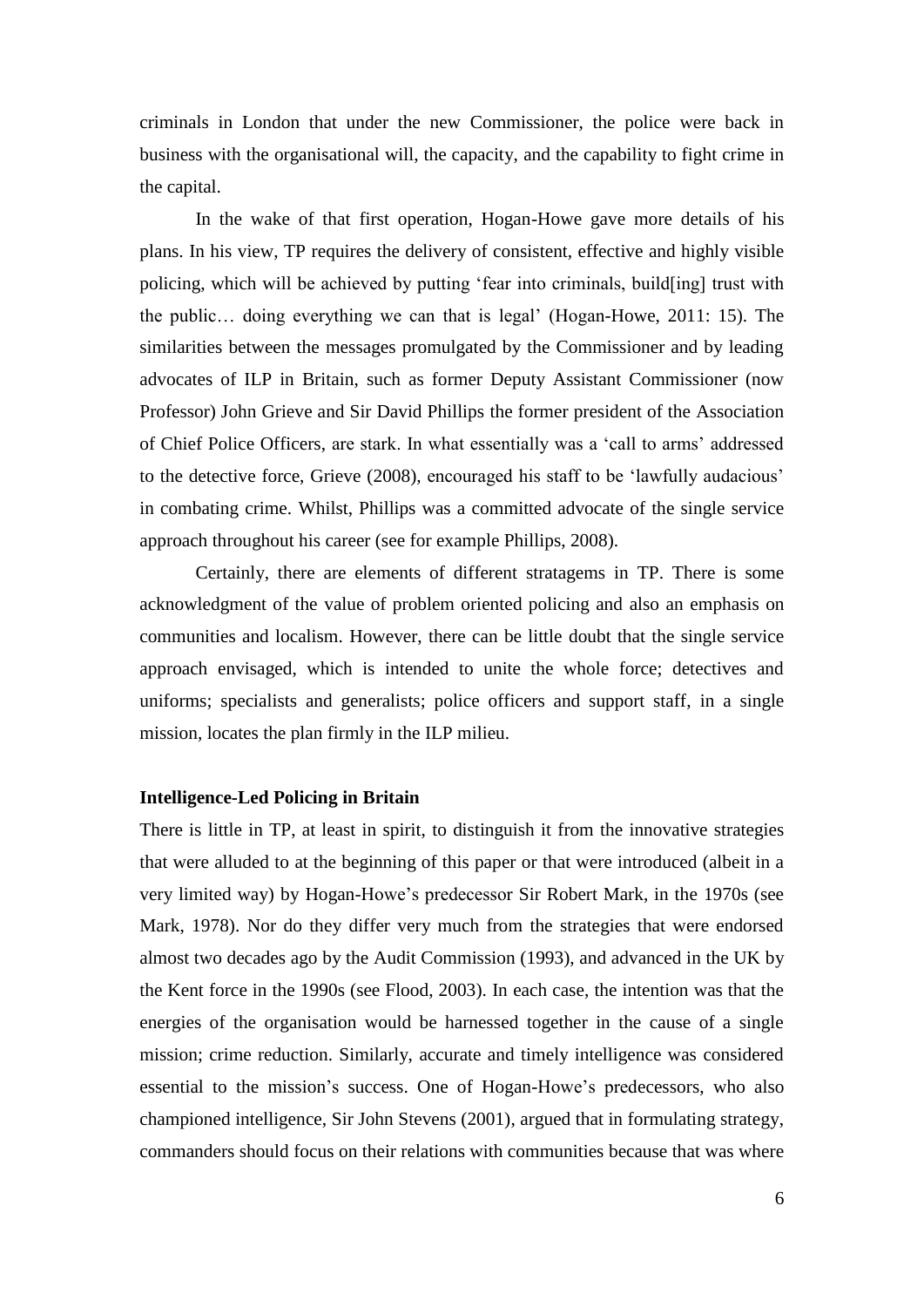most police activity was undertaken but for many years local intelligence work was not considered a priority for commanders and it has proved difficult to break with the reactive policing paradigm of the past (see for example Grieve, 2004 and HMIC, 1997).

In the UK today, ILP strategies are underpinned (at least in principle) by the National Intelligence Model (NIM) (National Criminal Intelligence Service, 1999). However, some commentators (including Kleiven, 2006 and John and Maguire 2004) have argued that the NIM, lauded as the mechanism through which ILP would be integrated within the culture of all forces, has had little meaningful impact on operational practice. My own research tended to support that view.

In practice, the term ILP has been confusingly applied to a variety of discrete 'crime-fighting' processes that rely on the efforts of analysts and intelligence specialist engaged in 'crime mapping', 'crime pattern analysis', 'data analysis' and other 'problem-solving' approaches (see for example Cope, 2004; Ratcliffe, 2002; Heaton, 2000). There is another dimension to ILP which also relies on analysts and other specialists but in this second case the emphasis is on the targeting of groups or individuals using covert methods with their arrest, or some other intervention to prevent further offending, the intended outcome (see for example Peterson, 2005; Maguire and John, 1995). My research found that most analytical activity fell into the first category and that as Collier (2006) in his evaluation of the NIM had discovered before me, there was a tendency to put a disproportionate emphasis on acquiring and organising knowledge rather than utilising it in productive ways.

Beyond those approaches, other novel intelligence-led strategies also have come to the fore. I argue that each has challenged but largely failed to overcome the traditional reactive policing paradigm. Arguably, it was the introduction of Unit Beat Policing (UBP) in Britain in 1967 that provided the foundation for modern ILP.<sup>8</sup> As the reader will see, UBP also established the local intelligence system on which the modern intelligence structure in Britain is based. The introduction of the collator, an individual tasked with collecting and evaluating information collected by patrol officers, (see Wilmer, 1970) was a significant milestone in the development of intelligence-led strategies and the specialisation of the police workforce. Though some researchers (including Reiner, 2010 and Waddington, 1999) have been critical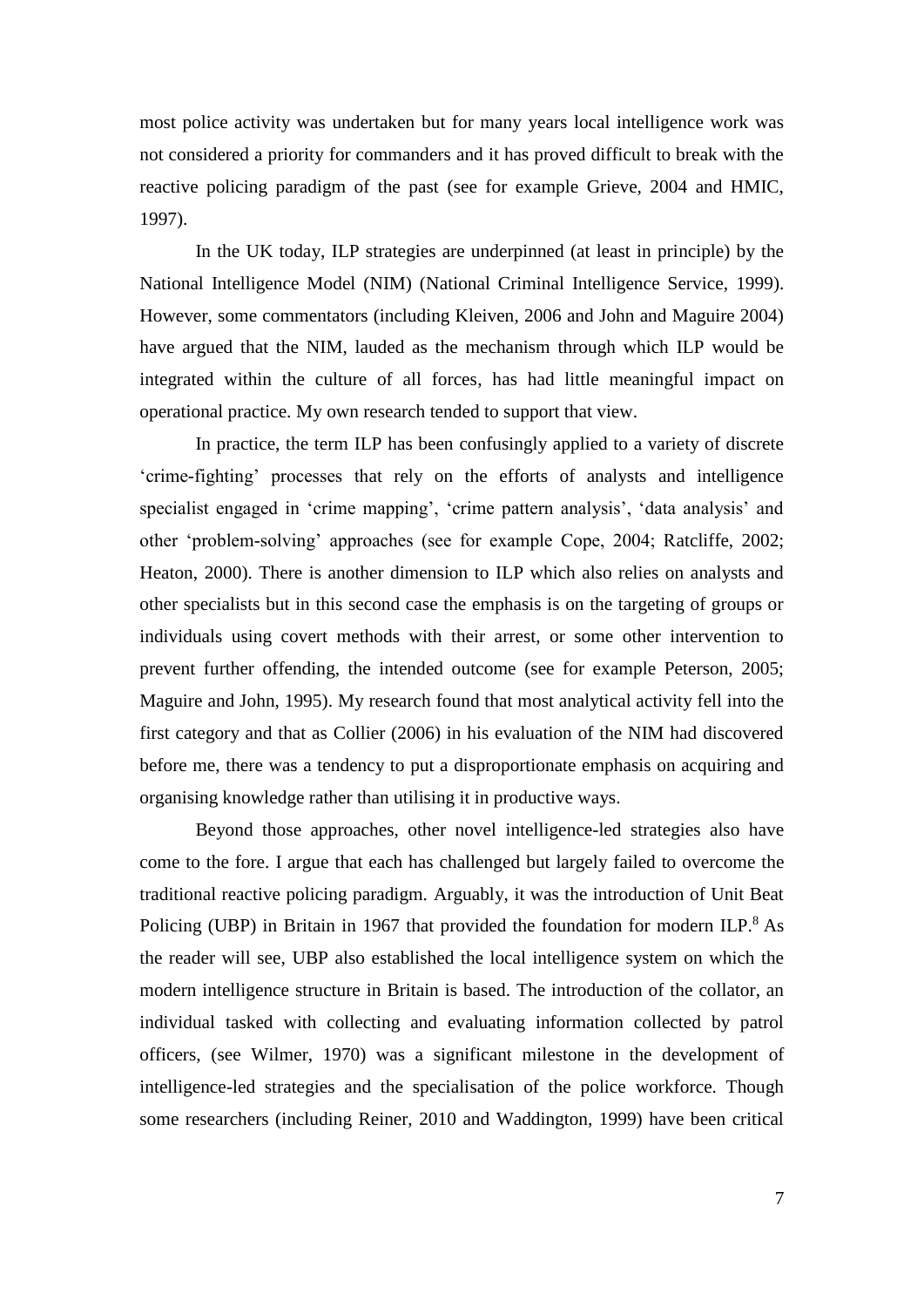of the police's 'down-grading' of the patrol function that seemed to accompany those developments.

Commonly, the development of ILP strategies has been linked to increasing concerns about organised crime (see for example Wright, 2005; Sheptycki, 2004), the search for 'better evidence' following the discrediting of strategies that ultimately relied on suspects' confessions (see for example Maguire, 2008), and the availability of increasingly sophisticated technologies in the modern era (see for example Ratcliffe, 2008; Manning, 2001). From an Australian perspective, Chan (2003: 656) suggested that the appeal of ILP to police commanders was that it promised new, problem-solving, intelligence-led approaches for dealing with increasingly sophisticated and prolific offenders. Whilst, Reiner (2010: 23) argued that it seemed to provide a solution to the problems associated with traditional policing tactics which were 'spread too thinly over the multitude of potential victims and offenders to be able to achieve much preventative cover or detection'.

The UK Audit Commission was a significant actor in the search for 'best value' in Britain's public sector. Its report on ILP, *Helping with Enquiries: Tackling Crime Effectively* (1993), argued for intelligence-led, crime reduction strategies that targeted scarce operational resources against the criminal rather than the crime. It had a considerable impact on the Home Office and on the police service and stimulated a significant shift in policing discourse. However, what was then lauded as groundbreaking, simply restated observations made by police commanders at least 60 years earlier.<sup>9</sup> This highlights that there is little that is truly new in policing; it also suggests that the police's organisational memory may be less efficient than some might imagine.

Reiner (2000: 217) argued that there were sufficient, well-researched examples of innovative policing strategies to suggest that targeted policing can succeed in having a 'significant, if modest' effect on crime and the fear of crime. By that analysis, TP may indeed deliver marginal gains for the police. However, Skogan (2008: 23) observed that though there was enthusiasm among 'academics and the informed public' for ILP strategies, for policymakers and police commanders 'the political risks involved are considerable, and efforts to change the police often fall far short or fail'. Gill (2000) questioned whether ILP truly represented a fundamental transformation of policing in the modern era or whether it was something that simply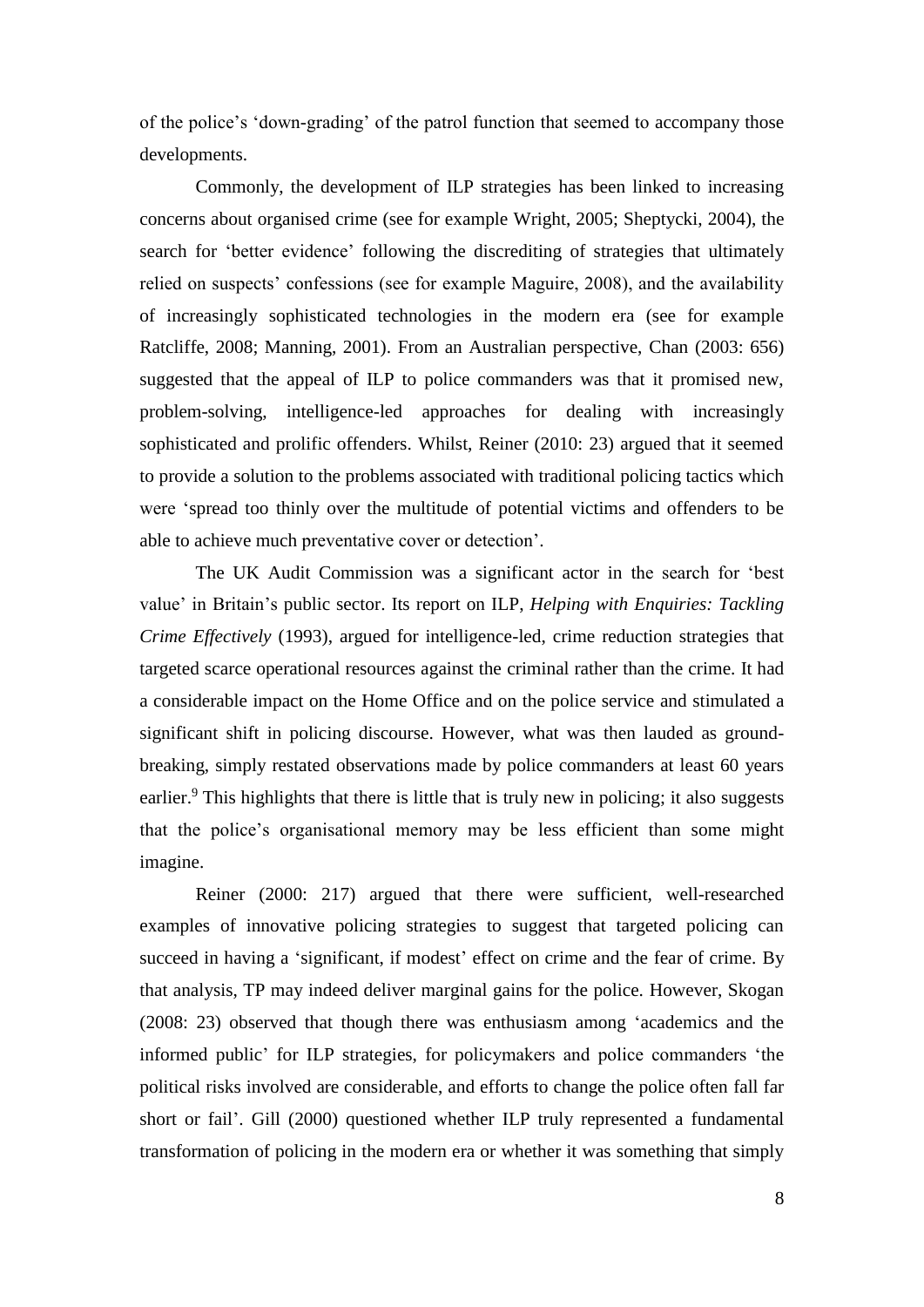was bolted-on to existing structures. As the reader will see, in the UK it has usually been the latter approach that has prevailed.

## **Unit Beat Policing**

UBP is particularly significant in this narrative because its architects also sought to reconfigure policing to deliver the single service approach favoured by Phillips, Hogan-Howe and other British commanders in the modern era. When it was introduced, UBP (just like Phillips' ILP and Hogan-Howe's TP) was hailed by its supporters as the panacea for policing's ills. Today, there is almost universal agreement that UBP was a complete failure. At best, it was 'misconceived' (Newburn, 2003: 59); at worst 'a disaster' (Mainwaring-White in Newburn, 2003: 60).

Even though the UBP experiment was conducted more than 40 years ago, it is hugely relevant in the context of this discussion because it represented the first comprehensive attempt to revolutionise British policing and the roots of Britain's modern police local intelligence system may be found in that experiment. Its failure should act as a warning to police commanders and to policymakers that the challenges to the success of the 'single service' mission are many and various.

In the spring of 1967, following experiments carried out by the Home Office in the north of England and in Wales, a small-scale UBP scheme was piloted in Kirkby, Lancashire.<sup>10</sup> Results from the pilot were equivocal; researchers found that it produced fast responses to calls from the public for assistance but 'communication with the public was diminished and therefore information did not flow' (Rand, 1970: 14). Therefore, the deficit in intelligence (on which so much depended) was obvious to commanders from the very beginning of the experiment.

That lesson seemed to be learnt, for when the study was extended to Accrington Lancashire, an attempt was made to amalgamate the best features of the Kirkby pilot with pre-existing schemes from the Netherlands, which emphasised the efficacy of foot patrol. Mobile patrols were supplemented with roughly twice the number of foot patrols (Rand, 1970). The (putative) success of this second pilot led to calls for a further experiment in a major conurbation and on  $3<sup>rd</sup>$  July 1967, UBP was introduced throughout the city of Birmingham.

Summing up the concerns of many about the limited evaluation of UBP, Rand (1970:15) commented that in just one year, UBP had: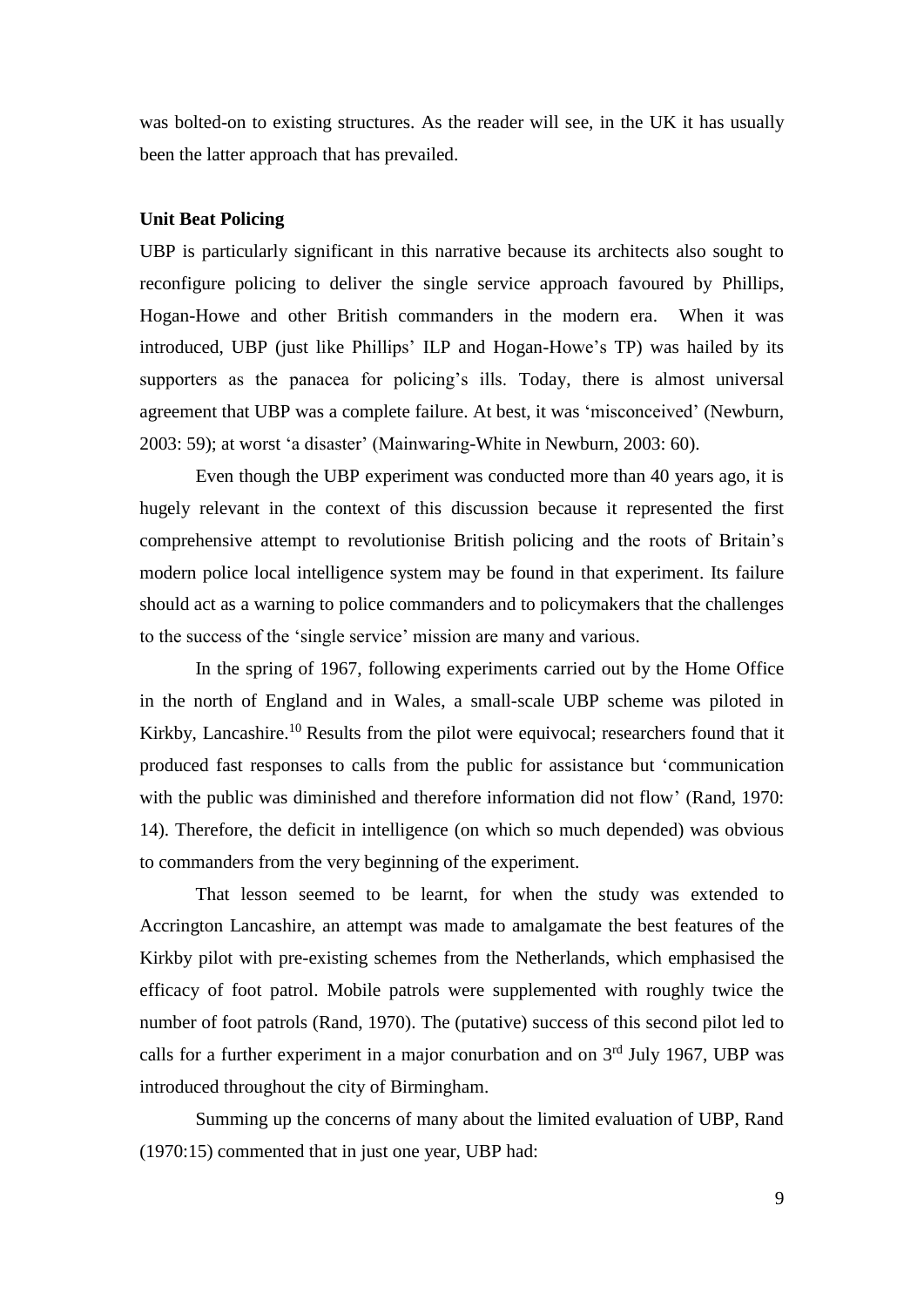gone from a small experimental scheme to total adoption in an entire police force. [even though] there had not been time to ascertain if there was any significant difference in crime figures, nor had there really been time to allow operational problems to show themselves properly. Even in 1970, it is arguable that there has been an insufficient time interval to satisfactorily review the trends in the matter.

Some data was produced to 'prove' that UBP could deliver the gains the Home Office wanted. For example, it was claimed that its introduction in Newcastle upon Tyne in March 1967 had resulted in an 8.3 percent fall in recorded crime and an increase in the detection rate from 40.8 percent to 45.1 percent (Williamson, 1971: 5). Results like these persuaded the Newcastle force to go ahead with full implementation. However, some questioned the accuracy of the figures that were produced to justify the scheme; to Williamson (1971: 5) they were 'spurious'.

Home Office enthusiasm for UBP was clear; adoption often meant tangible rewards for police commanders (a carrot and stick approach that will be familiar to commanders in the modern era). For example, 'more equipment – cars and radios' was made available to local commanders in Newcastle (Williamson, 1971: 6). However, few attempts were made to sell the project to the rank and file and any marketing of the change was directed solely at the police elite. Two thirds of all the constables affected by the change were not given any choice in their new duties; the lack of discussion with staff associations led the Newcastle Police Federation to make a formal complaint to the chief constable (Williamson, 1971: 10).<sup>11</sup>

Just like the ILP initiatives that have succeeded it, UBP relied on timely and accurate dissemination of intelligence to the front line. The 'collator' an individual (usually a uniformed constable) was appointed in each division. They were tasked with recording, analysing and evaluating (at a rudimentary level) information collected by local officers (Rogers, 2004: 3). The police expected it to produce 'an entirely new era in police records' in which information about communities and individuals would no longer be lost whenever an officer transferred, resigned or retired from the force (Gospel *et al,* 1969: 11).

The collator system represented the first real separation of intelligence work from mainstream operational policing in Britain. The aim was to improve the quality of intelligence through specialisation but there were unintended consequences. Much of the information recorded by frontline staff was perceived to have little intelligence value (Gregory, 1967). Those same staff frequently complained that the information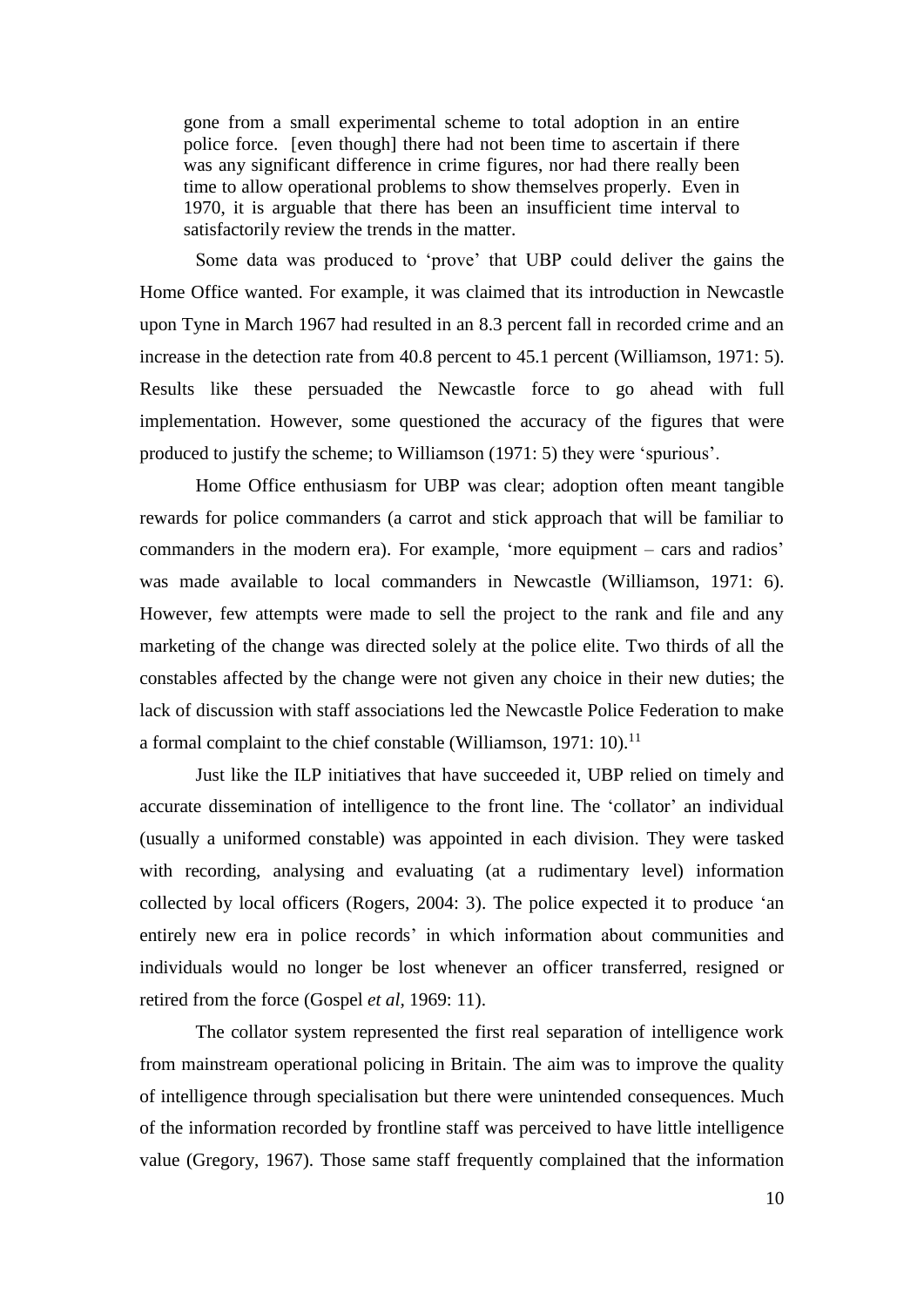they provided simply disappeared into a black hole (Wilmer, 1970). However, the fact that unfocused collection failed to benefit the wider organisation indicated significant shortcomings in communication between the intelligence and operational milieus.

Often, the best sources of intelligence were kept from the collator and patrol officers. Information from informers, described in interview by a former detective inspector as the 'life blood' of detectives, was never entered into the local intelligence system. Then, as today, there were principles of 'need to know' and 'duty of care' (particularly in relation to the well-being and safety of the informer) to be considered. However, a former South London collator questioned the extent to which decisions to withhold information in that era relied on any rational cost-benefit analyses. In his view, detectives kept information to themselves because, quite simply, 'knowledge was power' therefore it would never be shared.

In the same vein, a former West London collator described detectives' 'night raids' on his office when they would not need to account for their presence and could research the intelligence records unobserved and unhindered. It was the experience of a member of the police elite, interviewed for this research, that detectives made a contribution to local intelligence but 'it was on their terms… historical rather than current' and therefore in practice rather less valuable. Respondents argued that there was little recognition by the detective force of the benefits of a 'single service' approach in this period.

Despite the fanfare that accompanied their establishment, collators were never seen as central either to the formulation of policing strategy or to the investigative effort. As much as anything, their regular reassignment from intelligence work to fill gaps elsewhere (see Coe *et al,* 1968; Gregory, 1967), revealed commanders' real estimation of collators' worth. Unsurprisingly, many felt that the collator system was the weak link in the UBP chain (Gearon *et al,* 1968). That encouraged the idea that they largely were unimportant and ineffectual; an idea that quickly took root in police research (see for example Wilmer, 1970).

Moreover, the new system did not address the fragmentation of the national intelligence system (Gregory, 1967). That is to say, that the arrangements for passing intelligence around the local divisions, force headquarters, and the newly formed Regional Crime Squads were not improved in any meaningful way.<sup>12</sup> The result was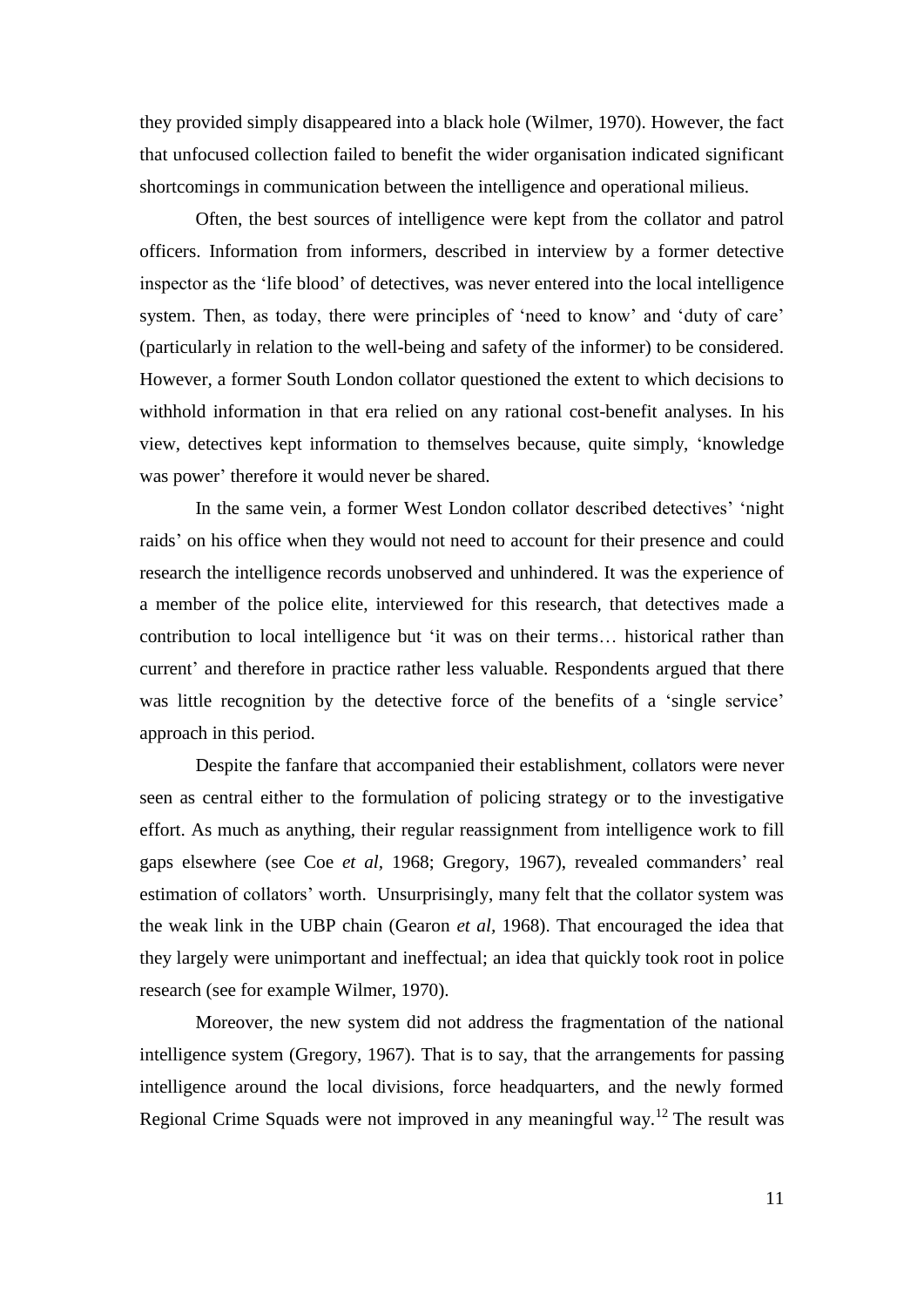that the British police service continued to operate in the separate and discrete silos familiar to many who take an interest in policing today.

UBP's impact was intended to be felt far beyond intelligence work. Inspectors would become strategists directing the daily work of sergeants who, rather than spending time checking up on constables, would utilise their forces' new mobility to become leaders and tacticians. Gregory (1967: 8) imagined 'a sergeant in the early hours… marshalling his [*sic*] units and carrying out a sweep through the area, checking persons and property'. In reality, that was little more than a pipe-dream; the reactive paradigm continued to dominate (see Wilmer, 1970; Williamson, 1971).

There was public resistance too, to the new policing methods. In Durham, many complaints were received about the low visibility of the police, particularly in town and city centres (Gearon *et al*, 1969). In rural areas of Bedfordshire, the system had to be 'adapted' to meet low levels of crime and problems with radio coverage (Evans *et al*, 1968). A major issue across England and Wales was the shortage of staff available to implement the new patrol strategy, which the police attributed to Home Office limits on recruitment (Coe *et al*, 1968; Gearon *et al*, 1968). That suggested both an inability to manage the demand for policing services and the inappropriateness of the patrol strategy. Ultimately, the redeployment of 'street police' to motor vehicles to create 'car police', did not achieve the improvements that police commanders or those in the Home Office expected.

The silo mentality, which has always undermined notions of a single service, was never more obvious than in the separate paths taken by the uniformed and detective branches of the service under UBP. The popular perception of the changes brought about by UBP (reinforced by popular British police dramas of the era) is that it was focused almost exclusively on the uniform department. However, the CID was expected to play an important role with divisional detectives being part of the new 'area' units so that the car beats would have been supplemented both by uniformed foot patrols and detectives (Gregory, 1967). In practice the CID's involvement varied from force to force. In some cases, its involvement was desultory (see Coe *et al* 1969 and Gearon *et al*, 1969); in others, it participated but proved incapable of properly managing the new caseloads (see Evans *et al,* 1968; Watson *et al*, 1969; Gospel *et al*, 1969; Bennison *et al*, 1968). Overall, there simply was not the standardisation that was expected (Coe *et al*, 1969 and Gospel *et al*, 1969).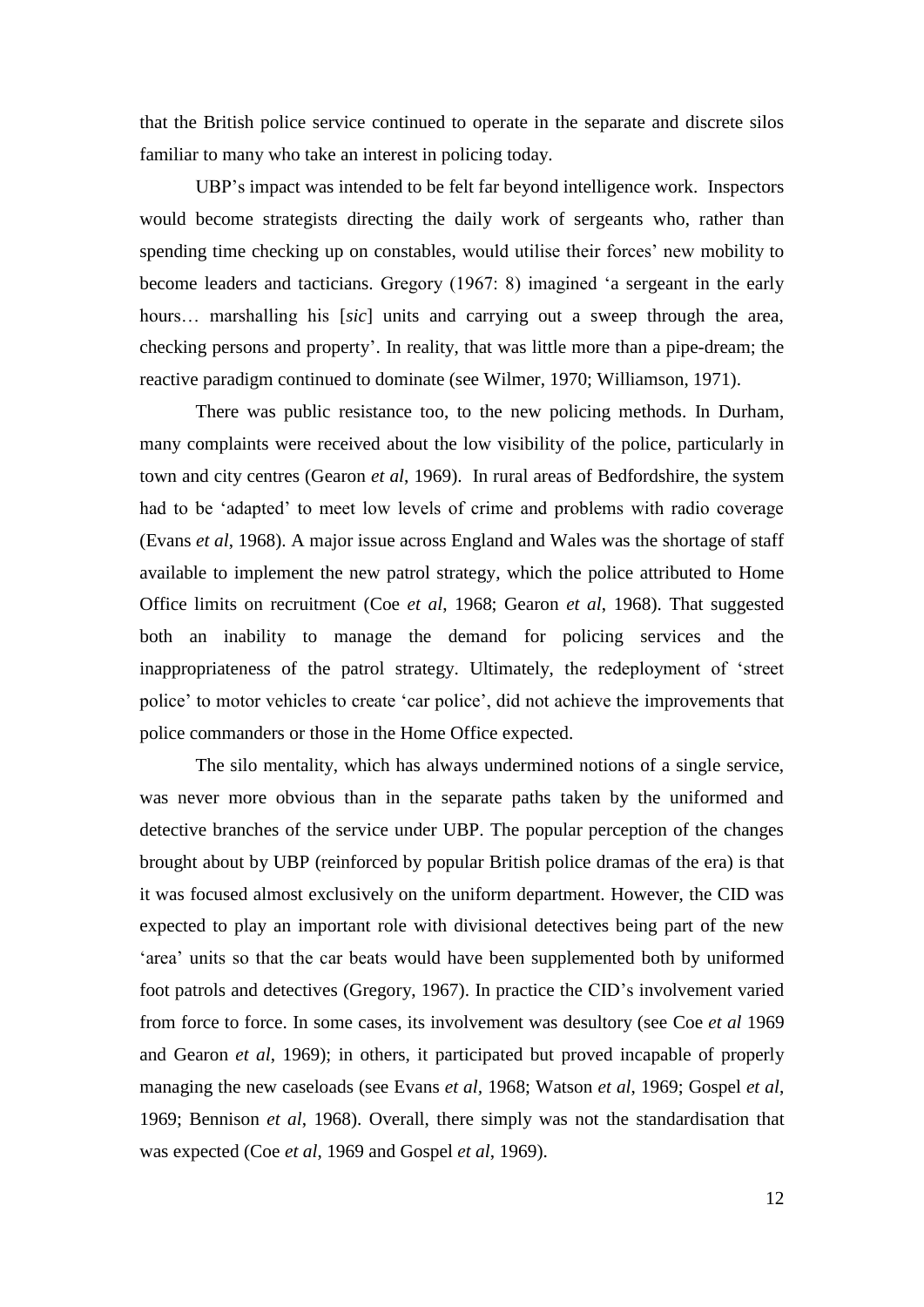Few meaningful efforts were made to bridge that divide. Summing up the relationship, Rawlings (2006: 65) noted that though UBP provided new opportunities for improved 'cooperation and information flow between the uniform and detective branches', the cultural divide between the two was never overcome because the strategy was presented by police managers without real conviction. Even where silos were broken down, there was only a very limited commitment to joint working.

# **Discussion**

It is almost half a century since UBP was introduced in Britain but the issues that its implementation raises are as relevant today as they were then. Just like TP, UBP was meant to revolutionise policing. The collator system introduced as part of the experiment was expected to revolutionise intelligence work in the mainstream to support a more flexible and fluid patrol strategy. However, it failed to deliver any meaningful improvement in policing services.

Accurate and timely intelligence is key to the success of ILP initiatives but in the UK the problems of collecting, evaluating and, above all, using local intelligence in productive ways have run deep. Despite the development of local intelligence units from the collator system, too often they have been seen as adjuncts to the real business of policing (see for example Cope, 2004). A former senior detective, a trainer at the Bramshill Police College, said that many senior officers could not be made to understand that 'if you don't make any investment in intelligence then you will get back exactly what you put in'. Moreover, the influence of intelligence assessments and local intelligence units in shaping commanders' priorities often was limited by a failure to reconcile bottom-up intelligence assessments with the top-down demands of central government (see Heaton, 2000; Innes and Fielding, 2002).

This was a significant failing in the cases I studied in my research into Sir David Phillips' creation, the NIM. In one, an analyst commented that commanders saw the intelligence assessments they produced as 'paper exercises' that did not influence day-to-day business. Whilst another in a second case said that there was no one at the elite level of their force who truly believed in the value of intelligence. I infer not that commanders were ignorant of the value of intelligence but rather that their primary focus was always on meeting centrally-imposed performance targets for priority crime (usually burglary, robbery and theft involving motor vehicles) even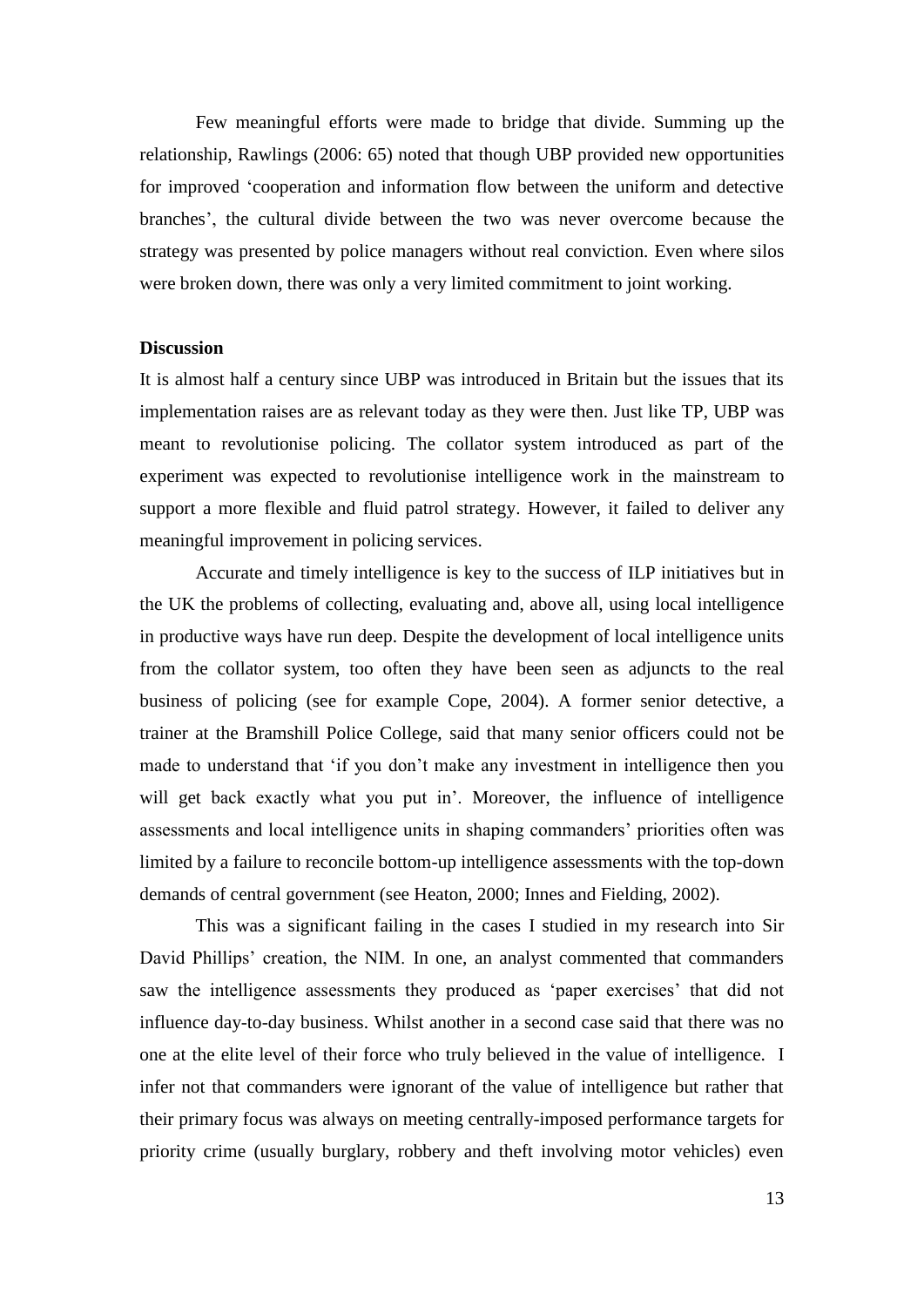when intelligence assessments indicated that second-order criminality, petty crime, was of greater concern to their communities; an unintended consequence of the UK police performance regime, which has often been highlighted by researchers (see for example Loveday, 2006).<sup>13</sup>

NIM implementation was further complicated by the contemporaneous introduction across Britain of another putative 'revolution', neighbourhood policing; an extension of the existing community policing programme that made extensive use of police auxiliaries (in the UK termed Community Support Officers). The potential for friction between the two change programmes; the NIM focused on priority crime, the neighbourhood policing programme on second order criminality, should have been obvious from the outset. However, few attempts were made to coordinate their implementation. The problems created were not confined to the day-to-day business of reconciling competing demands. They extended to the very top of the police pyramid where competition between the two provided a focus for rivalry between those committed to a public reassurance agenda and others wedded to the idea of policing as crime control.

Under the NIM regime, commanders should have placed a greater value on their bottom-up intelligence analyses than they had hitherto. Policing is never quite that simple; decisions about resource allocation are inherently political. With finite resources, a commander's decision to favour one crime type or one geographic area, always disadvantages other types or areas. More effective use of intelligence could at least provide an evidence base for command decisions but the pressure to meet the demands of central government *and* the expectations of communities in the modern era; in effect to do or at least to be seen as trying to do everything – to cover all bases, often has been too great. Police officers are 'can do' kind of people. However, in my experience, we rarely reflected effectively enough on our work. Whether a task was completed in the most efficient or cost-effective way or even whether it should have been undertaken at all, were matters that were seldom considered (it is no coincidence that of all the analytical techniques available to police analysts, the one used the least is results analysis).

Despite the high profile Government--commissioned Bichard Inquiry into the events surrounding the Soham murders (Bichard, 2004),<sup>14</sup> the seeming inability of the police to use intelligence effectively enough to underpin protective services or to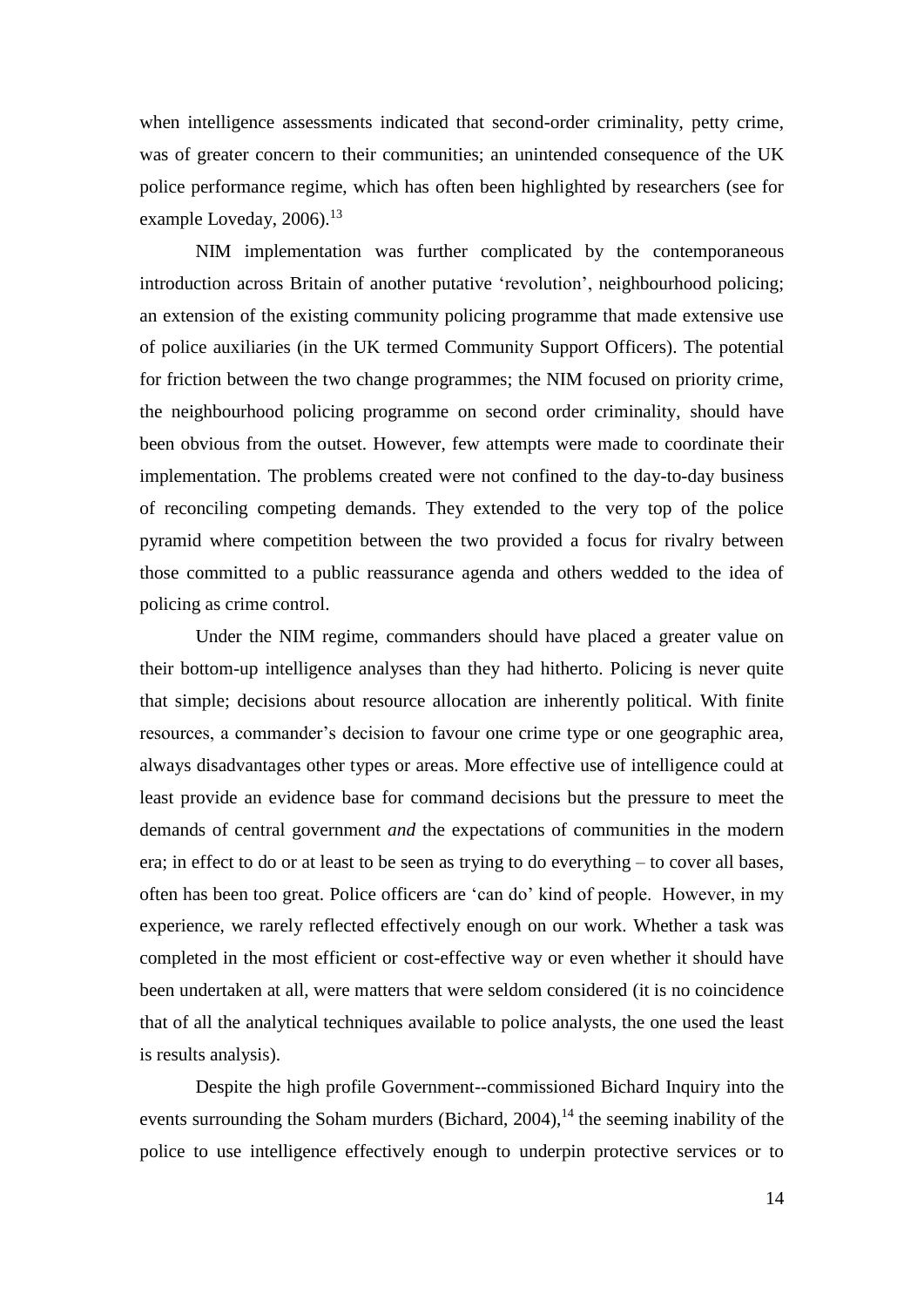properly direct operational activities has been commented upon in many studies (see for example, Phillips, 2008; Cope, 2008, 2004 and 2003; Maguire and John, 2006; Innes and Fielding, 2002; Chainey and Ratcliffe, 2005; Grieve, 2004; Sheptycki, 2004 and Gill, 2000). Whilst some failings were the result of individual shortcomings, others were organisational. A chief police officer expressed his regrets that the service had not been more robust in its response to Bichard. He said that the opportunity to talk about the failure of intelligence was missed. Data protection was only a small part of the problem yet this is what, in the main, Bichard had focused upon and the police elite had not challenged that effectively enough.

Some attempts have been made to manage demand, to free up resources that can be targeted against identified priorities. Case screening procedures (that 'screen out' investigations, which appear unsolvable) have been embraced in Britain and across the developed world. Screening can allow commanders to use resources that would not otherwise be available to them, to undertake longer-term problem-solving strategies. It also can make a significant contribution to their efforts to do more with less. However, it has not always been popular with communities conditioned, by successive governments and by the service itself, to expect the police to respond to every public complaint (see for example Braga *et al*, 2001).

This issue goes to the heart of police legitimacy. A balance must be struck between the capacity and capability of the public police and the normative expectations of communities. Of course, that equation can be modified either by improving the delivery of policing services or by changing public expectations but, for a variety of reasons, the latter has rarely been considered acceptable. Instead, there have been any number of attempts to reform policing in ways that have sought to reshape government and public identification of its limits. By that analysis, the relatively modest changes introduced by UBP were dressed up in the values of the time; scientific progress and modernisation, to overcome public and political disquiet about police performance. Some of the ILP strategies of the more recent past can also be seen in that light.

In my own research into ILP in the UK I found that very much the majority view in policing was that any commander's freedom to deploy their tactical resources was strictly limited by the ordinary expectations of the police as an emergency public service. More than one respondent talked about the need for commanders to 'live in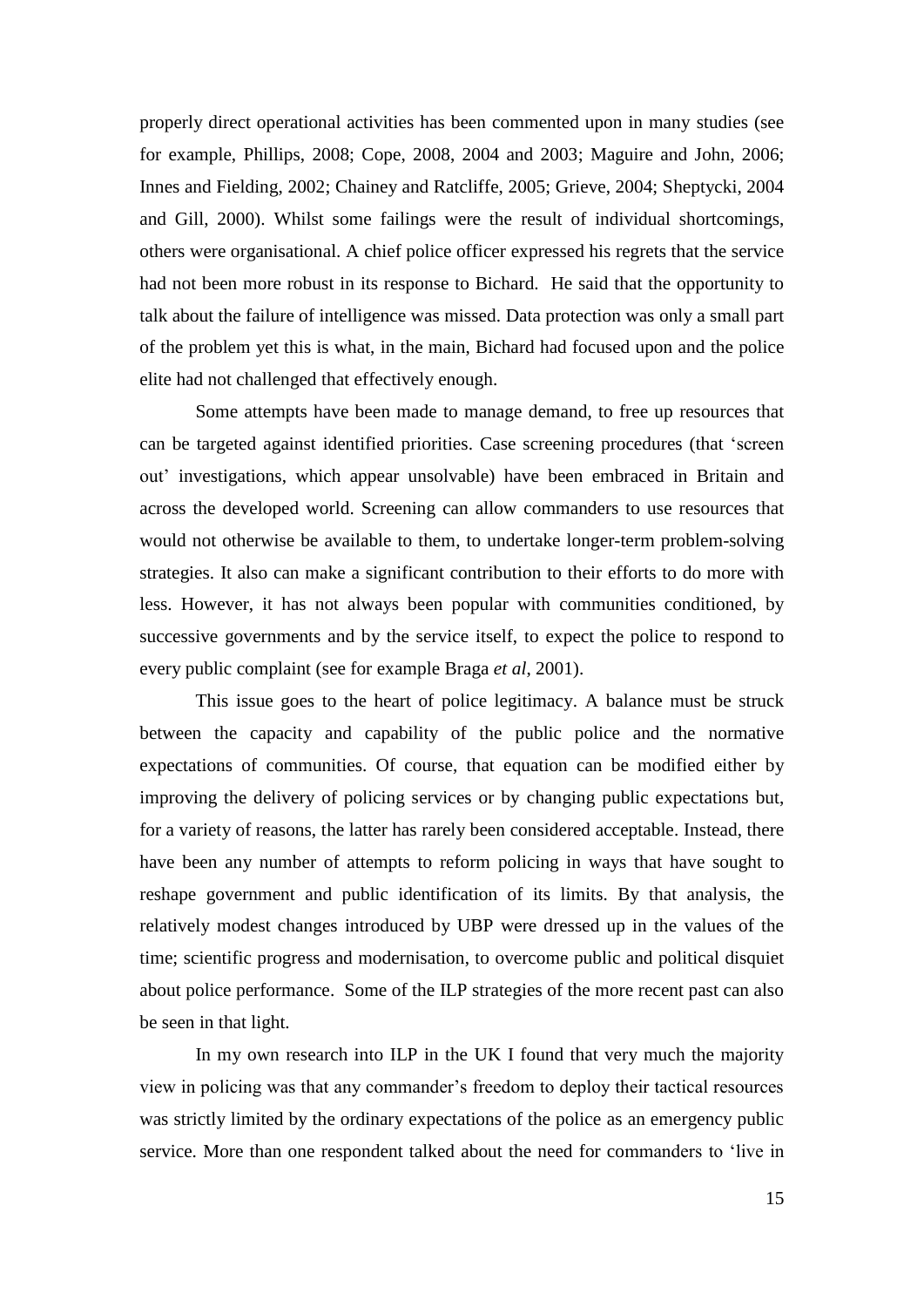the day'. The challenge for commanders was to carry out those routine policing functions (referred to by one of my respondents as 'the background policing', by another as the 'ordinary day-to-day work of detection', and by Goldstein (1979: 238) as 'the conglomeration of unrelated, ill-defined, and often inseparable jobs that the police are expected to handle') but to bring the relatively small amounts of resources that were left, to bear against high-priority areas in proactive ways.

One commander said that he believed that '85-90 percent' of police business would be carried on irrespective of any attempt to manage it strategically. He explained, 'It is all about focus… In effect, there's just loads of stuff happening which you have no control over, detectives going to scenes, [crime scene examiners] going out, officers arresting people… You don't really have control'. Gill's (2000) argument that ILP has not really represented a fundamental shift in policing was certainly borne out in my research. As little as 3.5 percent of the operational resources in the police areas I examined were devoted to proactive policing. ILP implemented via the structures and processes of the NIM certainly did not represent the paradigm shift in policing that some would have us believe have taken place.

What those statements demonstrate is that there can be a very wide gap between rhetoric and reality in British policing. The 'reality gap' is not unique to Britain. For example, research into the greatly acclaimed COMPSTAT system in the US, found that COMPSTAT departed markedly from what had been promised and did not "represent a radical transformation in the way these departments have done business" rather, they had "transplanted some new ways of doing business without making much change to some very fundamental structures of police organizations' (Willis *et al*, 2003a: 77).

These examples reveal much about the ability (or perhaps more accurately, the inability) of the police to reshape the social environment. Reiner (2011: 1) has argued for a fundamental re-evaluation of the limits of the public police in the modern era. He noted that the very notion that the main purpose of the police is catching criminals is 'utterly misconceived'. Perhaps, Manning (1977: 17-18) has articulated the challenge that the public police face in this context, better than most. He argued that as they cannot control crime, the police can only ever hope to present the appearance of control. They are:

The targets for ever-increasing public demand for a level of public order and crime prevention they cannot possibly fulfil. They, like any other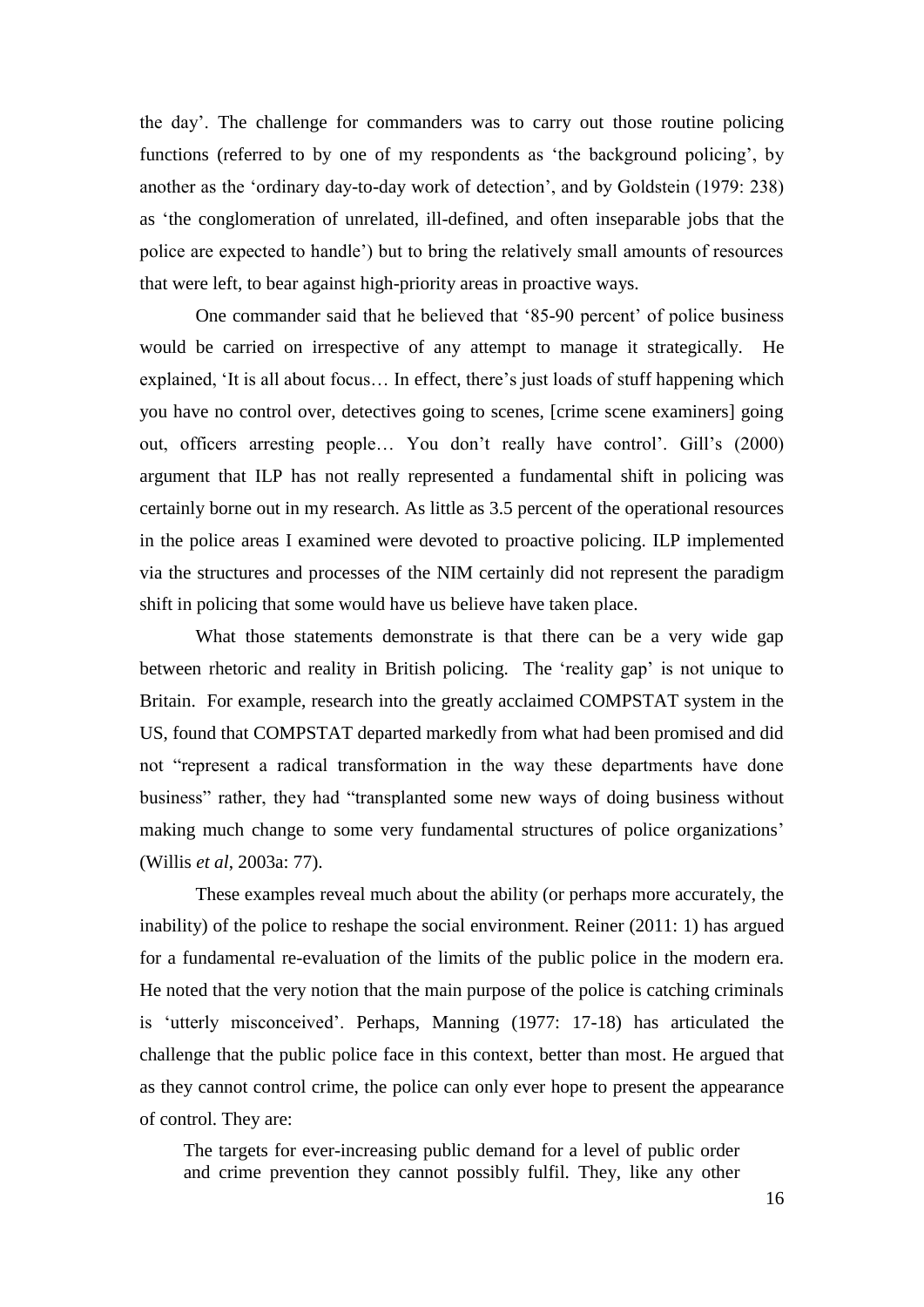reasonable organisation faced with an environment it cannot control, an indifferent audience seldom moved to cooperative action, and massive discrepancies between their claims and their accomplishments, have resorted to the dramatic management of the appearance of effectiveness (Manning, 1977: 19-20).

By that analysis UBP, ILP, and TP may be rational and responsible policing strategies but they can also be interpreted as highly symbolic devices through which the public police periodically has reaffirmed its commitment to crime fighting.

## **Conclusion**

Despite the rhetoric, policing largely remains the business of reacting to events. TP essentially is ILP, albeit ILP reinvented for a twenty-first century audience. In assessing the prospects for TP and other similarly 'revolutionary' policing strategies around the world, different criteria should be applied depending upon the audience for that assessment.

On one hand, the likely impact of TP (or indeed any other new policing strategy) on the policing and social worlds is debateable. In the UK, the record amount of money spent on policing over the last 30 years, much of it on the commissioning and financing of ILP and neighbourhood policing initiatives, has not had the expected outcome of solving social ills. That does not mean that the police have not aspired to excellence; or to be as efficient, as effective, as ethically sound, and as reflexive as they can be. However, it does imply that there are limits to what more officers, more money, more Government support and more innovative policing strategies can achieve. That suggests that a realistic reappraisal of the limits of the public police is long overdue.

On the other hand, in terms of the success of the TP mission, I argue that it is more likely to be considered successful by policymakers and police commanders if those same policymakers and commanders learn the lessons of the past. Specifically, the Commissioner and his command team will need to ensure that his intelligence units are capable of collecting accurate and reliable local intelligence, and that they can use it in productive ways. Commanders must be reflexive and balance the hitting of performance targets (however they are set) with appropriate responses both to their own intelligence assessments and to the concerns of their communities. Moreover, the Commissioner will need to harness the energies of his force in a single mission, and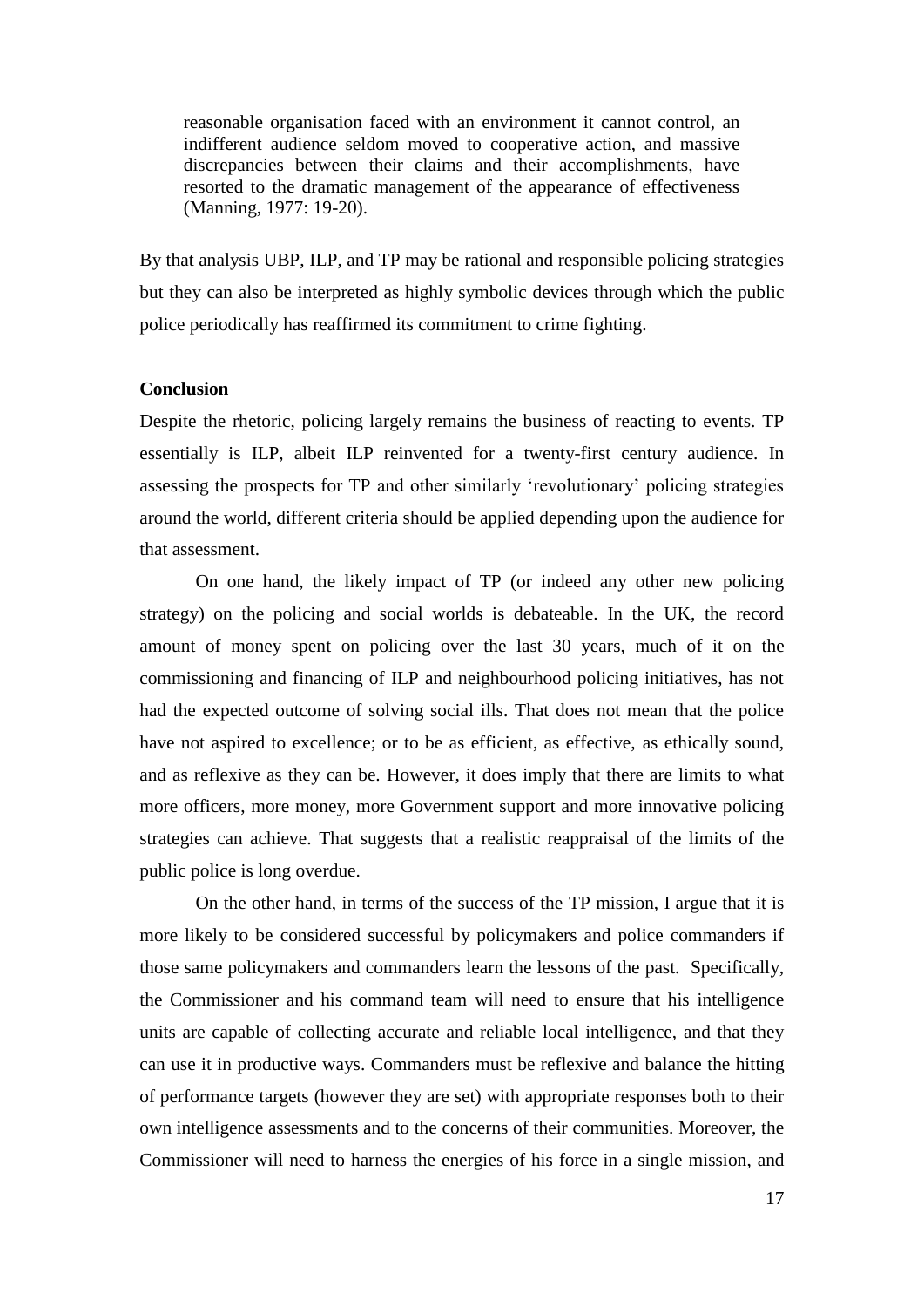maintain its focus in the face of existing threats and of those other threats that are bound to emerge from beyond what is now the operational horizon. If those endeavours: send a consistent message; achieve marginal gains in terms of crime reduction and public confidence in the police; and are accompanied by meaningful improvements in operational efficiency (no mean feats in themselves) then Hogan-Howe can proclaim TP a success. Ultimately, perhaps that is as much as any police chief can realistically hope to achieve in the modern era.

## **References**

Alderson, J. (1979). *Policing Freedom*. Plymouth: McDonald and Evans.

Amey, P.; Hale, C. and Uglow, S. (1996). *Development and Evaluation of a Crime Management Model.* London: Home Office Police Research Group, 1-47.

Audit Commission (1993). *Helping with enquiries: tackling crime effectively*. London: Audit Commission.

BBC (2011). *Met Commissioner Bernard Hogan-Howe launches 'war on crime'.* Retrieved on  $20<sup>th</sup>$  December 2011 from the BBC website at <http://www.bbc.co.uk/news/uk-england-london-15868175>

Bichard, M. (2004). *The Bichard Inquiry Report*. London: Home Office.

Bittner, E. (2005), 'Florence Nightingale in Pursuit of Willie Sutton: A Theory of the Police', in T. Newburn (Ed), *Policing: Key readings*. Cullompton: Willan Publishing.

Bennison, Flanders and Hoddinott (1968). *UBP: visit to the Midlands Region*. Unpublished Special Course report, Bramshill Police College.

Braga, A.; Flynn, E.; Kelling, G., Cole, C. (2011). Moving *the Work of Criminal Investigators Towards Crime Control.* Retrieved on 6/6/2012 from the NCJRS website at<https://www.ncjrs.gov/pdffiles1/nij/232994.pdf>

Bratton, W. (1998). *Turnaround: How America's Top Cop Reversed the Crime Epidemic*. New York: Random House.

Casciani, D. (2012). *Leveson's police grilling only the beginning.* Retrieved from the website of BBC News at [http://www.bbc.co.uk/news/uk-17233860 on 23](http://www.bbc.co.uk/news/uk-17233860%20on%2023rd%20June%202012)<sup>rd</sup> June 2012.

Chainey, S. and Ratcliffe, J. (2005). *GIS and crime mapping*. London: Wiley.

Chan, J. (2003). Police and new technologies in T. Newburn (Ed.), *Handbook of Policing.* Cullompton: Willan, 655-679.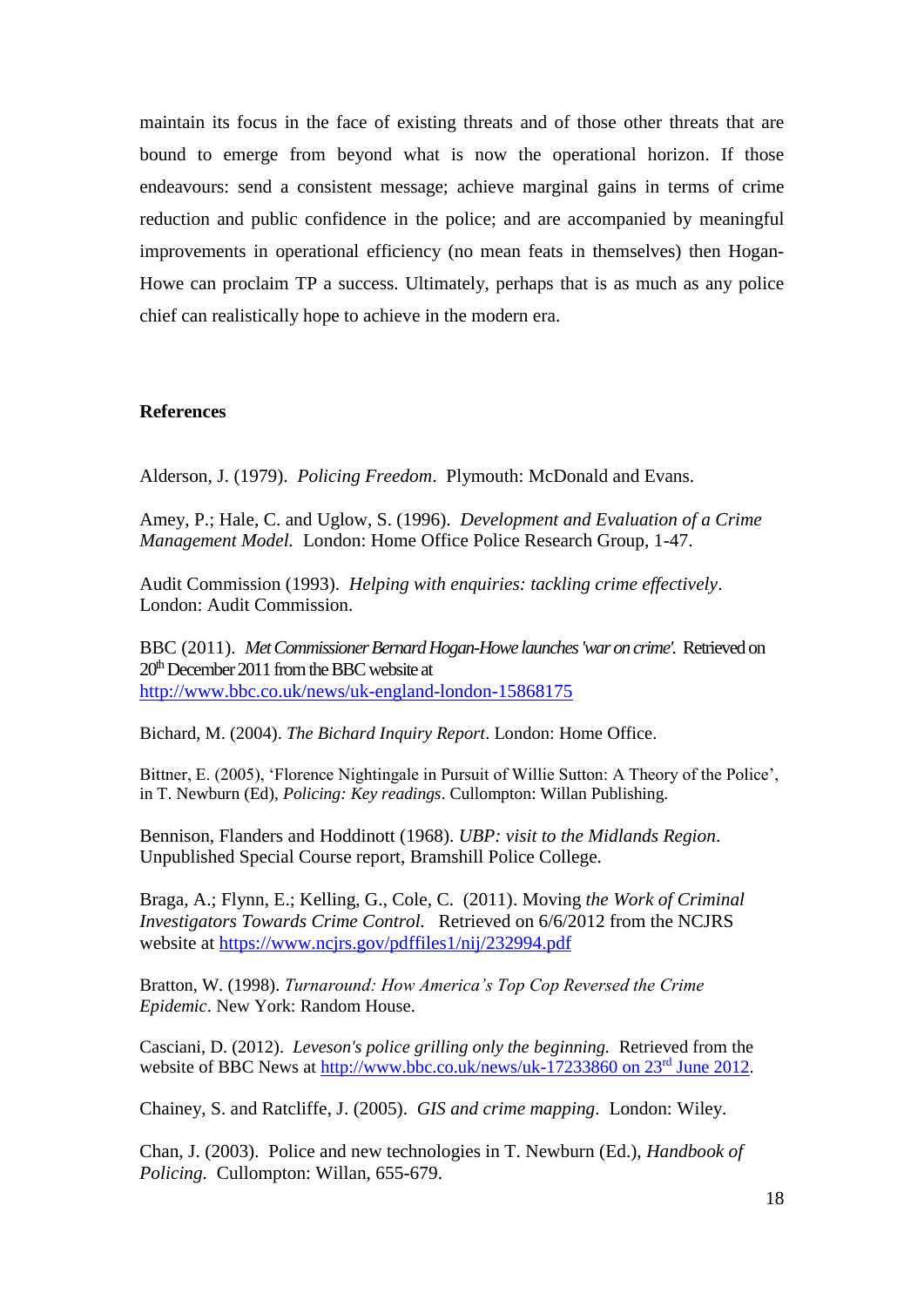Chatterton, M. (2008). *Losing the detectives: views from the frontline*. London: Police Federation.

Coe, A.; Crawshaw A.; Morley A.; Rodgers, A. (1969). *UBP in the south-west region*. Unpublished Special Course report. Bramshill Police College.

Collier, P. (2006). Policing and the Intelligent Application of Knowledge. *Public Money & Management*, Vol. 26, No. 2, pp. 109-116.

Cope, N. (2003). Crime analysis: principles and practice in T. Newburn (Ed.), The *Handbook of Policing*. Cullompton: Willan, 340-362.

Cope, N. (2004). Intelligence-led Policing or Policing-led Intelligence? Integrating Volume Crime Analysis into Policing. *British Journal of Criminology* Volume 44 (2), 188-203.

Cope, N. (2008). Interpretation for action: definitions and potential of crime analysis for policing in T. Newburn (Ed.), *Handbook of Policing (2nd Ed.).* Cullompton: Willan, 404-429.

Davies, C. (2010, 8th October). *Mark Saunders coroner: police firearms guidelines should be simplified.* Retrieved from the website of *The Guardian* on 10<sup>th</sup> June 2011 at [http://www.guardian.co.uk/uk/2010/oct/08/mark-saunders-coroner-firearms](http://www.guardian.co.uk/uk/2010/oct/08/mark-saunders-coroner-firearms-guidelines)[guidelines](http://www.guardian.co.uk/uk/2010/oct/08/mark-saunders-coroner-firearms-guidelines)

Evans, A.; Ball A. and Graham A. (1968). *UBP - the function of the collator*. Unpublished Special Course report, Bramshill Police College.

Flood, B. (2003). Strategic aspects of the UK National Intelligence Model in J. Ratcliffe (Ed.), *Strategic Thinking in Criminal Intelligence*. Leichhardt NSW: Federation Press, 37-51.

Gearon, A.; Morris-Coole, A.; Redding, A. and Sharples, A. (1969). *UBP in the north-east region*. Unpublished Special Course report, Bramshill Police College.

Gill, P. (2000). *Rounding up the Usual Suspects*. Aldershot: Ashgate.

Golding, B. and Savage, S. (2008). Leadership and Performance Management. In, T. Newburn (Ed.), *Handbook of Policing* (2nd Ed). Cullompton: Willan: 725-759.

Goldstein, H. (1979). Improving Policing: A Problem-Oriented Approach. *Crime and Delinquency*, Vol. 25, No. 2, 236-258.

Gospel, S.M.; Howe, D.H. and Metcalf, R.W. (1969). *UBP - an assessment*. Unpublished Special Course report, Bramshill Police College.

Gregory, E. (1967). *Unit Beat Policing - implications on the experiments and implications of a widespread adoption of the system*. London: Home Office Police Research and Planning Branch.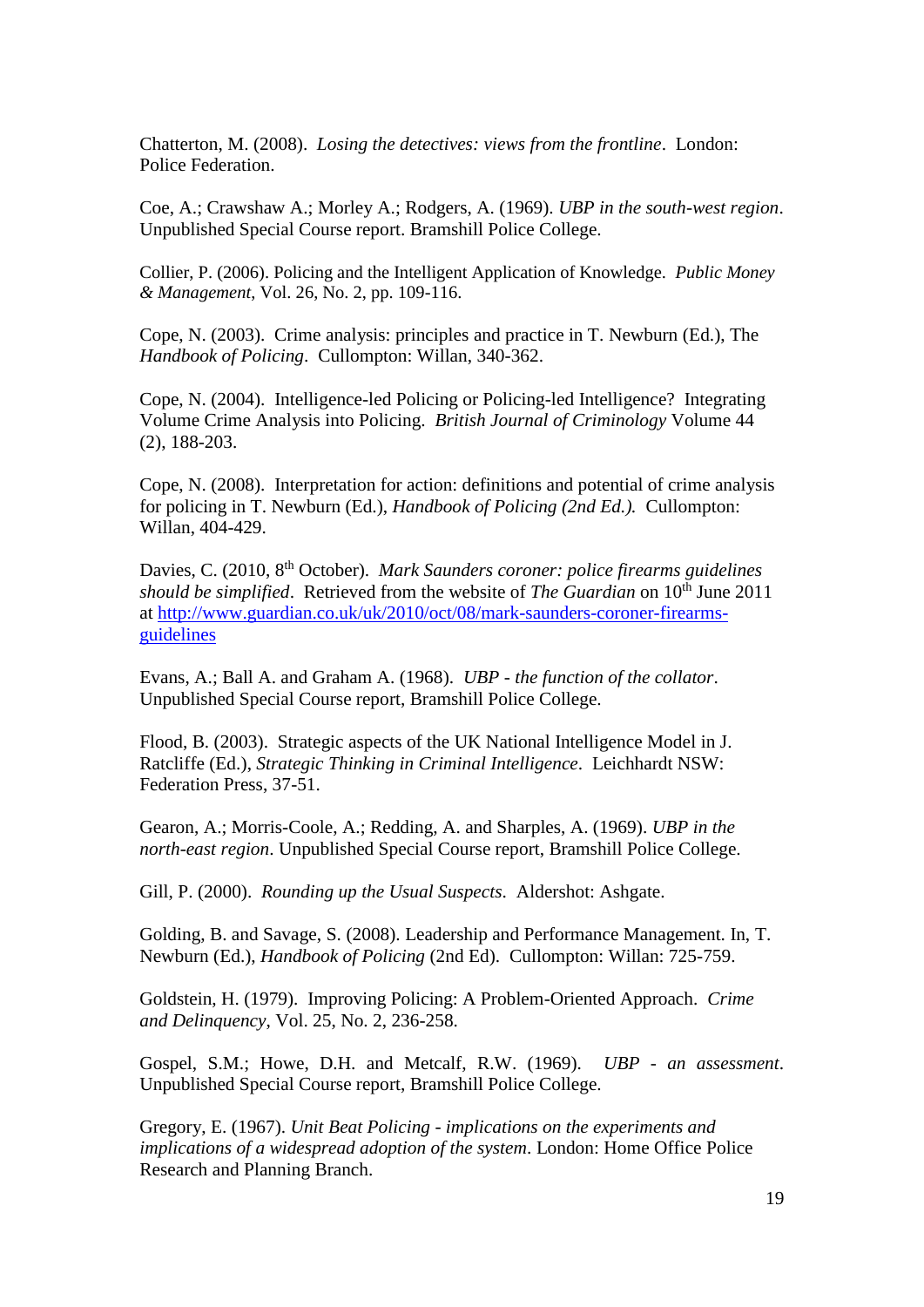Gregory, E. (1968). Unit Beat Policing in England: a new system of police patrol. The *Police Chief*, July 1968: 42-47.

Grieve, J. (2004). Developments in UK criminal intelligence in J. Ratcliffe (Ed.), *Strategic Thinking in Criminal Intelligence*. Annandale NSW: Federation Press, 25- 36

Grieve, J. (2008). Lawfully audacious: a reflective journey in Grieve, J.; MacVean, A.; Harfield, C. and Phillips, D. (Eds.) *Handbook of Intelligent Policing*. Cullompton: Willan.

Heaton, R. (2000). The Prospects for Intelligence-Led Policing: Some Historical and Quantitative Considerations. *Policing and Society* 9, 4: 337-356.

HMIC (1997). *Policing with Intelligence: Criminal Intelligence - HMIC Thematic Inspection Report on Good Practice*. London: HMIC.

Hogan-Howe, B. (2011). Howe to Get Ahead. *Police Review*, 7<sup>th</sup> October 2011.

Home Office (1936). *Proceedings of the Home Office Committee on Detective Work (The Dixon Committee)*. UK Public Record Office, MEPO 2/4967.

Home Office (2010). *Policing in the 21st Century: Reconnecting police and the people,* Cm 7925. London: Home Office.

Ignatieff, M. (1979). *Police and people: the birth of Mr Peel's blue locusts*. New Society 49, 443-445.

Innes, M. (2003). *Understanding Social Control.* Buckingham: Open University Press.

Innes, M. (2012). *'Total policing' requires doing less, not more*. Retrieved on 14/06/2012 from the website of The Guardian newspaper at http://www.guardian.co.uk/commentisfree/2012/jan/18/total-policing-bernard-hoganhowe

Innes, M. and Fielding, N. (2002). *Intelligence Work: Police Practice in the Information Age*. Paper presented at the British Society of Criminology Annual Conference, Keele University, July 2002.

John, T. and Maguire, M. (2003). Rolling out the National Intelligence Model: key challenges in K. Bullock and N. Tilley (eds.), *Crime reduction and problem oriented policing.* Cullompton: Willan, 38-66.

Kleiven, M. (2006). Where's the intelligence in the National Intelligence Model? *International Journal of Police Science and Management* 9 (3), 257-273.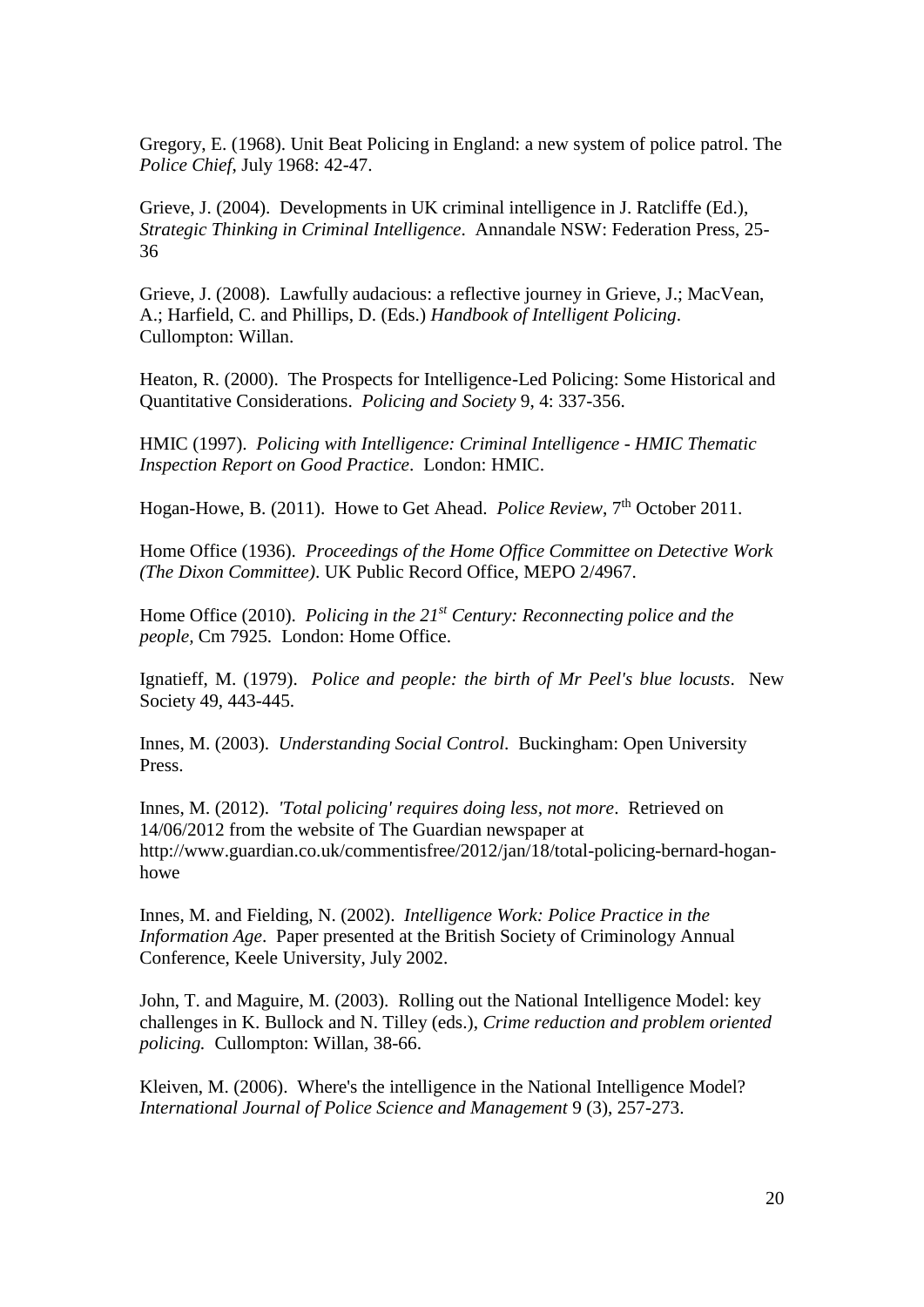Loveday, B. (2006). Policing performance: The impact of performance measures and targets on police forces in England and Wales. *International Journal of Police Science and Management*. Volume 8/4.

Maguire, M. (2008). Criminal Investigation and Crime Control. In T. Newburn (Ed) Handbook of Policing (2<sup>nd</sup> Ed). Cullompton: Willan.

Maguire, M. and John, T. (1996). Covert and Deceptive Policing in England and Wales: Issues in Regulation and Practice. *European Journal of Crime, Criminal Law and Criminal Justice* Volume 4 (No 4), 316-334.

Manning, P. (1977). *The Social Organisation of Policing*. MIT Press: Cambridge, Mass.

Manning, P. (2001). Technology's ways, crime analysis and the rationalising of policing. *Criminal Justice* 1 (1), 83-103.

Mark, R. (1978). *In the Office of Constable*. Glasgow: William Collins and Son.

Mawby, R. (2008). 'Unit Beat Policing'. In T. Newburn and P. Neyroud (Eds.), *Dictionary of Policing*. Cullompton: Willan, 280-281.

Merseyside Police (2009). *Total Policing*. Liverpool: Merseyside Police. Retrieved on 15th December 2011 from the website of Merseyside Police at *www.merseyside.police.uk/index.aspx?articleid=2300*

Metropolitan Police (2011). *330 arrested in Operation Hawk*. Retrieved on 25th November 2011 from the Metropolitan Police website at [http://content.met.police.uk/News/330-people-arrested-in-Operation-](http://content.met.police.uk/News/330-people-arrested-in-Operation-Hawk/1400004901938/1257246745756)[Hawk/1400004901938/1257246745756](http://content.met.police.uk/News/330-people-arrested-in-Operation-Hawk/1400004901938/1257246745756)

National Criminal Intelligence Service (1999). *The National Intelligence Model*. London: NCIS.

Newburn, T. (2003). Policing since 1945 in T. Newburn (Ed.), *Handbook of Policing*. Cullompton: Willan, 84-106

Peterson, M. (2005). *Intelligence-Led Policing: The New Intelligence Architecture. Washington*: US Department of Justice.

Phillips, D. (2008). Police Intelligence Systems as a Strategic Response in J. Grieve; MacVean, A.; Harfield, C. and Phillips, D. (Eds.) *Handbook of Intelligent Policing*. Cullompton: Willan, 25-36

Pilkington D. (2011, November 11<sup>th</sup>). *Rioting in London sparked 'copycat' behaviour*. *The Independent* newspaper. Retrieved on 15<sup>th</sup> November 2011 from [http://www.independent.co.uk/news/uk/crime/rioting-in-london-sparked-copycat](http://www.independent.co.uk/news/uk/crime/rioting-in-london-sparked-copycat-behaviour-6262030.html)[behaviour-6262030.html](http://www.independent.co.uk/news/uk/crime/rioting-in-london-sparked-copycat-behaviour-6262030.html)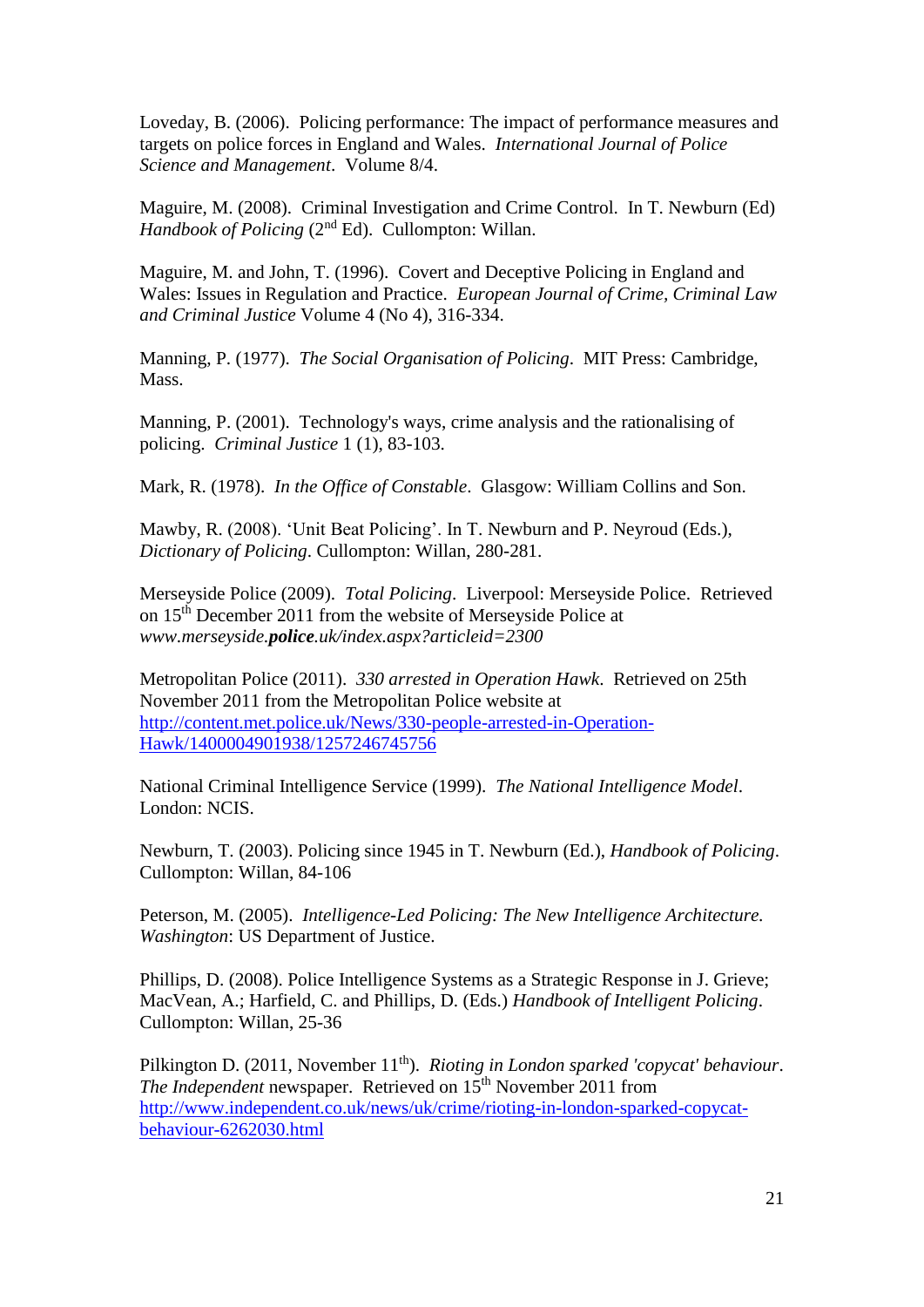Rand, M. (1970) Time for a fresh approach to unit beat policing? *UK Police College Magazine*, Spring 1970, p.14-18.

Ratcliffe, J. (2002). *Intelligence-Led Policing and the Problems of Turning Rhetoric into Practice*. Policing and Society 12: 53-66.

Ratcliffe, J. (Ed.) (2004). *Strategic Thinking in Criminal Intelligence.* Marrickville, NSW: Federation Press.

Ratcliffe, J. (2005). The Effectiveness of Police Intelligence Management: A New Zealand Case Study in the *Journal of Police Practice and Research*, Vol. 6, No. 5 (2005), p. 435-452.

Ratcliffe J. (Ed.) (2008). *Intelligence-led policing*. Cullompton, Willan.

Rawlings, P. (2002). *Policing: a short history*. Cullompton: Willan.

Rawlings, P. (2006). 'A Force Divided' [2006] *Criminal Justice Matters* 22.

Reiner, R. (2000). *The Politics of the Police*. Oxford: OUP.

Reiner, R. (2010). *The Politics of the Police* (4th Ed.). Oxford: OUP.

Reiner, R. (2011, October 28<sup>th</sup>). *Let's admit it: most police work does not involve catching criminals. The Guardian* newspaper dated 28<sup>th</sup> October 2011.

Reith, C. (1956). *A New Study of Police History*. London: Oliver & Boyd.

Rogers, C. (2004). From Dixon to Z Cars - the Introduction of Unit Beat Policing in England and Wales, *Police History Journal*, Number 19, pages 10-14.

Shapland, J. (1988). Fiefs and peasants: accomplishing change for victims in the criminal justice system in Mike Maguire and John Pointing (Eds.), *Victims of Crime: a new deal?* Milton Keynes: Open University, 187-194.

Sheptycki, J. (2004). Organisational Pathologies in Police Intelligence Systems; some contributions to the lexicon of intelligence-led policing. *European Journal of Criminology* 1 (3), 307-322.

Skogan, W. (2008). Why reforms fail? *Policing and Society* 18 (1), 13-34.

Stevens, J. (2001). *Intelligence-Led Policing*. Paper presented at 2nd World Conference on Modern Criminal Investigation, Organized Crime & Human Rights Durban, South Africa.

Tilley, N. (2008). Modern approaches to policing: community, problem-oriented and intelligence-led in T. Newburn (Ed.), *Handbook of Policing* (2<sup>nd</sup> ed). Cullompton: Willan, 373-403.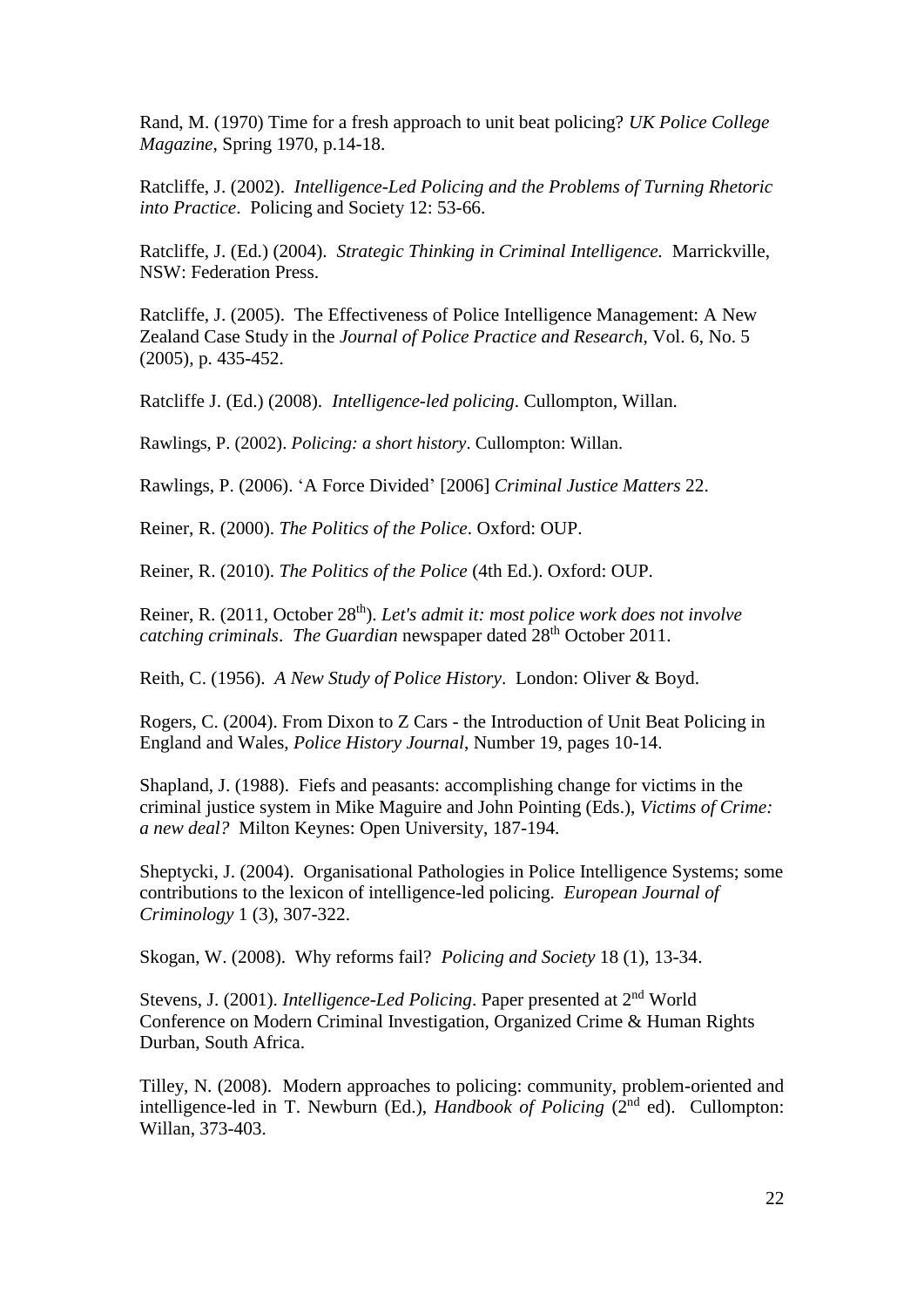UK Parliamentary Papers (1833). *Select Committees 62 (1833). Select Committee on the Petition of Frederick Young and Others.* vol. XII: pages 407 el. seq.

Waddington, P.A.J. (1999). Police (canteen) Sub-culture: An Appreciation. *British Journal of Criminology* 39 (2), 286-308.

Watson A., Norris A., Crew A. and Melvin A. (1969). *UBP in the north-west region.* Special Course assessment, Bramshill Police College, unpublished.

Weisburd, D.; Mastrofski, S.; Willis, J. and Greenspan, R. (2006). Changing everything so that everything can remain the same: Compstat and American policing in D. Weisburd and A.A. Braga (eds.) *Police Innovation: Contrasting Perspectives*. New York: Cambridge University Press, pp. 284 – 301.

Williamson, W. (1971). *Organisational change in a police force with specific reference to unit beat policing*. Bristol: University of Bristol.

Willis, J.; Mastrofski, S.; Weisburd, D.; Greenspan, R. (2003). *Compstat and organisational change: intensive site visits reports.* New York: Police Foundation.

Wilmer M.A.P. (1970). *Crime and Information Theory*. Edinburgh: Edinburgh University Press.

Wright, A. (2005). *Organised Crime*. Cullompton: Willan.

1

<sup>&</sup>lt;sup>1</sup> The archival data were collected from Britain's National Archives at Kew or from the National Police Library, Bramshill, Hampshire. The Bramshill data were primary research studies carried out between 1967 and 1969 across England. The studies were completed by officers participating in the Bramshill 'Special Course' – a programme for future police leaders. To the best of my knowledge, none of that data previously has been the subject of scholarly research.

<sup>2</sup> Primary data were collected in the course of my doctoral research into intelligence-led policing models introduced into British policing in the modern era. I conducted primary research, which included interviews with chief officers, Home Office officials, senior police officers and staff. I carried out ethnographic research in two police divisions. See James, Adrian (2012). *The Influence of Intelligence-Led Policing Models on Investigative Policy and Practice in Mainstream Policing 1993- 2007: Division, Resistance and Investigative Orthodoxy*. Ph.D. thesis, Department of Social Policy, London School of Economics and Political Science. Available online at etheses.lse.ac.uk/221/

<sup>&</sup>lt;sup>3</sup> Lettres de cachet - in pre-revolutionary France, the means by which an individual could be sentenced without trial. The letters and the Bastille fortress represented symbols of an oppressive regime.

<sup>4</sup> The riots began in North London following the police shooting of a suspect. They also triggered the outbreak of 'copycat' disturbances in several British cities.

<sup>5</sup> Assistant Commissioner John Yates retired during the course of a police investigation into phone hacking by private investigators hired by News International, the proprietors of the now defunct *News of the World* newspaper. Commissioner Paul Stephenson stood down following an investigation into the employment of a former News International executive as a Metropolitan Police press adviser. Both were later cleared of any wrongdoing.

<sup>6</sup> Operation Trident is a long established specialist detective force that hitherto has been responsible for investigating murder and gun crime in London's black communities. It has now been redesignated as the 'Gang Command'.

<sup>7</sup> *Big Wing* was a controversial strategy employed by RAF Fighter Command in the Battle of Britain. It involved large formations of fighter aircraft deployed in mass sweeps against the Luftwaffe over the English Channel and northern Europe. Its critics claimed that this meant that the fighters were not always available when needed and targets became more vulnerable to bombing attacks. The full significance of the phrase in the policing context is unclear but there is an obvious parallel in the